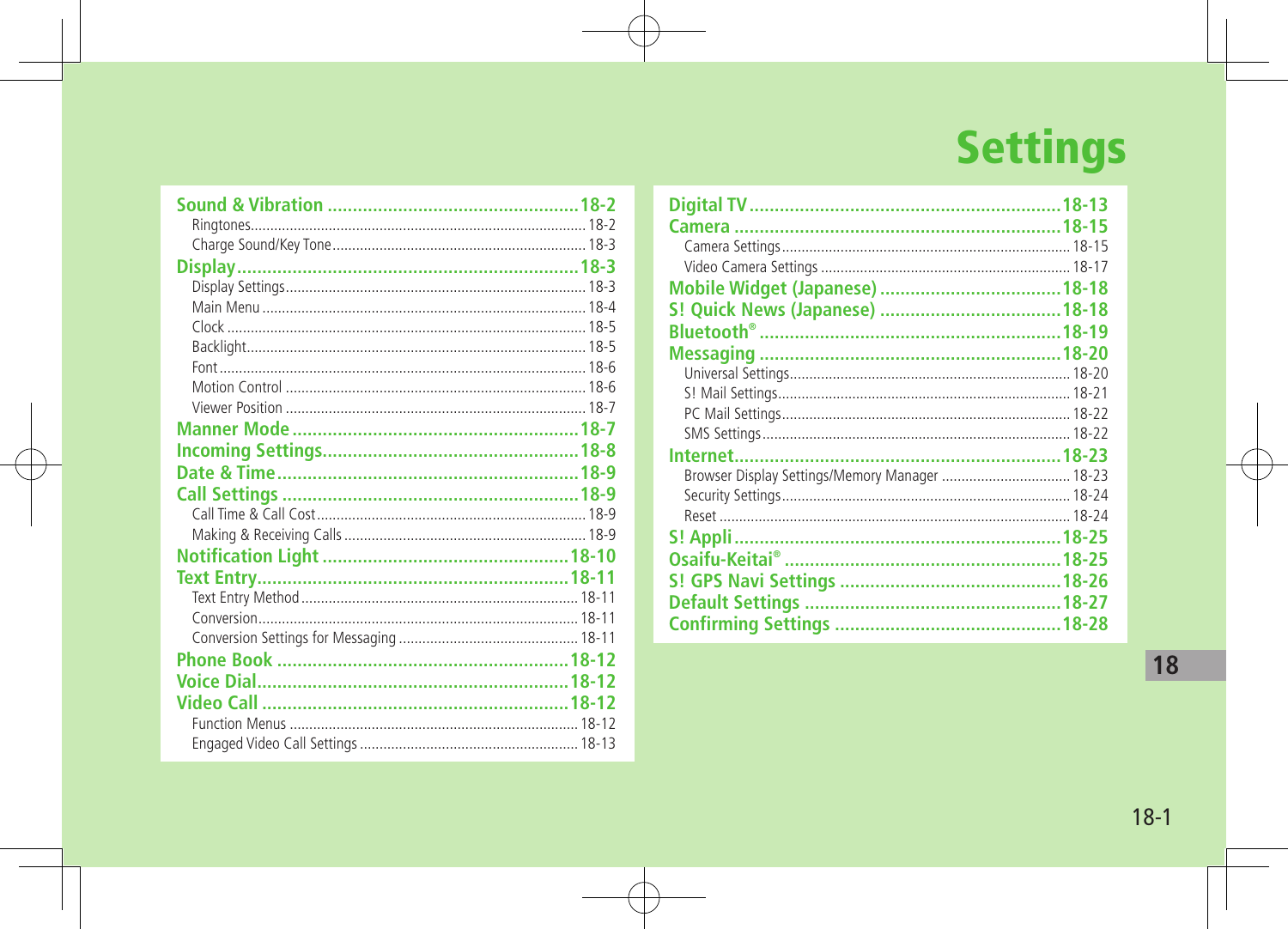### Settings Sound & Vibration

#### **Ringtones**

#### **From Main Menu** Settings

| Setting/Operation                                                                                                                                                                                                    | <b>Default</b>                                      |
|----------------------------------------------------------------------------------------------------------------------------------------------------------------------------------------------------------------------|-----------------------------------------------------|
| <b>Ringtone</b><br>> Sound Settings $\rightarrow$ Ring Tones $\rightarrow$ Select an item<br>$\rightarrow$ Select Ring Tone $\rightarrow$ Select a type $\rightarrow$ Select a<br>folder $\rightarrow$ Select a tone | Phone/Video<br>Call: Pattern 1<br>Message:<br>Tone3 |
| Machi-Uta® (Change Ringback Tone) <sup>1</sup><br>> Sound Settings $\rightarrow$ Machi-Uta $\rightarrow$ Select an item                                                                                              |                                                     |
| <b>Ringer Volume</b><br>> Sound Settings -> Ringer Volume -> Select a type<br>$\rightarrow$ [O] to adjust volume                                                                                                     | Level 4                                             |
| 3D Sound Effect (Ringtone/Melody)<br>> Sound Settings $\rightarrow$ Stereo/3D Sound $\rightarrow$ ON or<br>0FF                                                                                                       | <b>ON</b>                                           |
| Ringtone Sound Output to Earphone <sup>2</sup><br>$\gt$ Sound Settings $\rightarrow$ Earphone $\rightarrow$ Earphone                                                                                                 | Earphone $+$<br>Speaker                             |
| <b>New Message Ringtone Duration</b><br>$>$ Sound Settings $\rightarrow$ Message Ring Tones $\rightarrow$<br>ON or OFF ( $\rightarrow$ For ON, enter ring time)                                                      | ON (Ring time:<br>05 sec)                           |
| <b>Vibration</b><br>>Incoming Settings $\rightarrow$ Vibrator $\rightarrow$ Select an item<br>$\rightarrow$ Select a vibration pattern                                                                               | OFF                                                 |

- <sup>1</sup> For more information, visit SOFTBANK MOBILE Corp.Website (http://www.softbank.jp).
- <sup>2</sup> When earphone is connected and Sound Settings is set to **Earphone**, ringtone sounds through earphone and speaker for incoming calls/messages or alarms after about 20 seconds. Other sounds (e.g. Demo playback) are heard only from earphone.

#### ■ **Pre-installed Ringtones**

| <b>Title</b>                                                | <b>Composer</b>               |
|-------------------------------------------------------------|-------------------------------|
| Pinwheel                                                    | Original                      |
| SINFONIA NR 101 THE CLOCK HOB<br>1101                       | HAYDN FRANZ JOSEPH            |
| JE TE VEUX                                                  | SATIE ERIK ALFREDI LE         |
| DANSE DES MIRLITONS // CASSE<br>NOISETTE OP 71A /ORI        | CHAJKOVSKIJ PETR ILICH        |
| HEIGH HO // SNOW WHITE AND THE<br><b>SEVEN DWARFS /INST</b> | CHURCHILL FRANK E             |
| DANCE OF THE KNIGHTS<br>OP 64 NO 13                         | PROKOFEV SERGEJ S             |
| <b>WALTZ/COPPELIA BALLET SUITE</b>                          | DELIBES LEO CLEMENT PHILIBERT |
| PETER AND THE WOLF OP 67                                    | PROKOFEV SERGEJ S             |

Names of composers given above conform to JASRAC Website. Parts of titles may not appear due to Display size.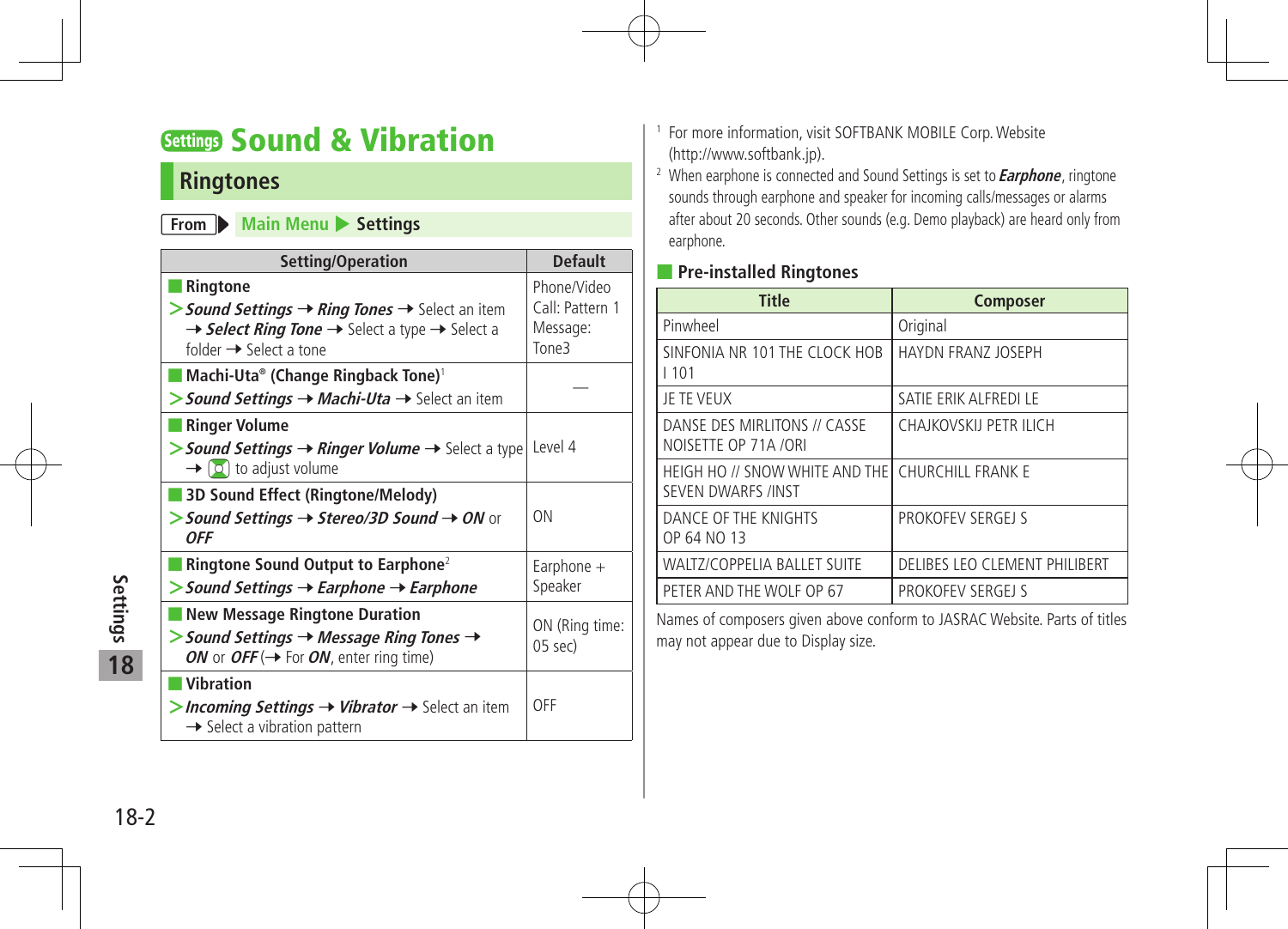### **Charge Sound/Key Tone**

#### **From Main Menu >** Settings

| Setting/Operation                                                                  | <b>Default</b> |
|------------------------------------------------------------------------------------|----------------|
| Key Tone                                                                           | OFF            |
| $>$ Sound Settings $\rightarrow$ Key Tone $\rightarrow$ ON or OFF                  |                |
| Start/End Charging Tone                                                            |                |
| > Phone Settings $\rightarrow$ Battery $\rightarrow$ Charge Sound $\rightarrow$ 0N |                |
| $ON$ or $OFF$                                                                      |                |

### **Settings Display**

### **Display Settings**

● Viewer Position Menu/Main Menu Background (<a>Car<br/>2-7)

**From** Main Menu > Settings > Display Settings

| Setting/Operation                                                                                                                                                                                                                                                                                              | <b>Default</b> |
|----------------------------------------------------------------------------------------------------------------------------------------------------------------------------------------------------------------------------------------------------------------------------------------------------------------|----------------|
| Wallpaper<br>$>$ Internal Display $\rightarrow$ Stand-by Display $\rightarrow$<br>Select an item $\rightarrow$ Select a folder) $\rightarrow$ Select an image                                                                                                                                                  | (CJP.18-27)    |
| Add Calendar to Wallpaper<br>$>$ Internal Display $\rightarrow$ Stand-by Display $\rightarrow$<br><b>Calendar <math>\rightarrow</math></b> Select a view format $\rightarrow$ BG Image ON<br>or <i>BG Image OFF</i> ( $\rightarrow$ For <i>BG Image ON</i> , select a<br>folder $\rightarrow$ select an image) |                |
| ■ Change Wallpaper Randomly<br>$>$ Internal Display $\rightarrow$ Stand-by Display $\rightarrow$<br>Random Display > Select a folder > Every Hour<br>or <b>Every Day</b>                                                                                                                                       |                |
| ■ Outgoing Call/Message Image<br><b>&gt;Internal Display <math>\rightarrow</math></b> Select an outgoing type $\rightarrow$<br>Select a folder → Select an image                                                                                                                                               | (子P.18-27)     |
| Incoming Call/Message Image<br>>Internal Display $\rightarrow$ Select an incoming type $\rightarrow$<br><b>Select Calling Disp.</b> $\rightarrow$ Select an image type $\rightarrow$<br>Select a folder → Select an image                                                                                      | (CJP.18-27)    |

18-3**Settings** Settings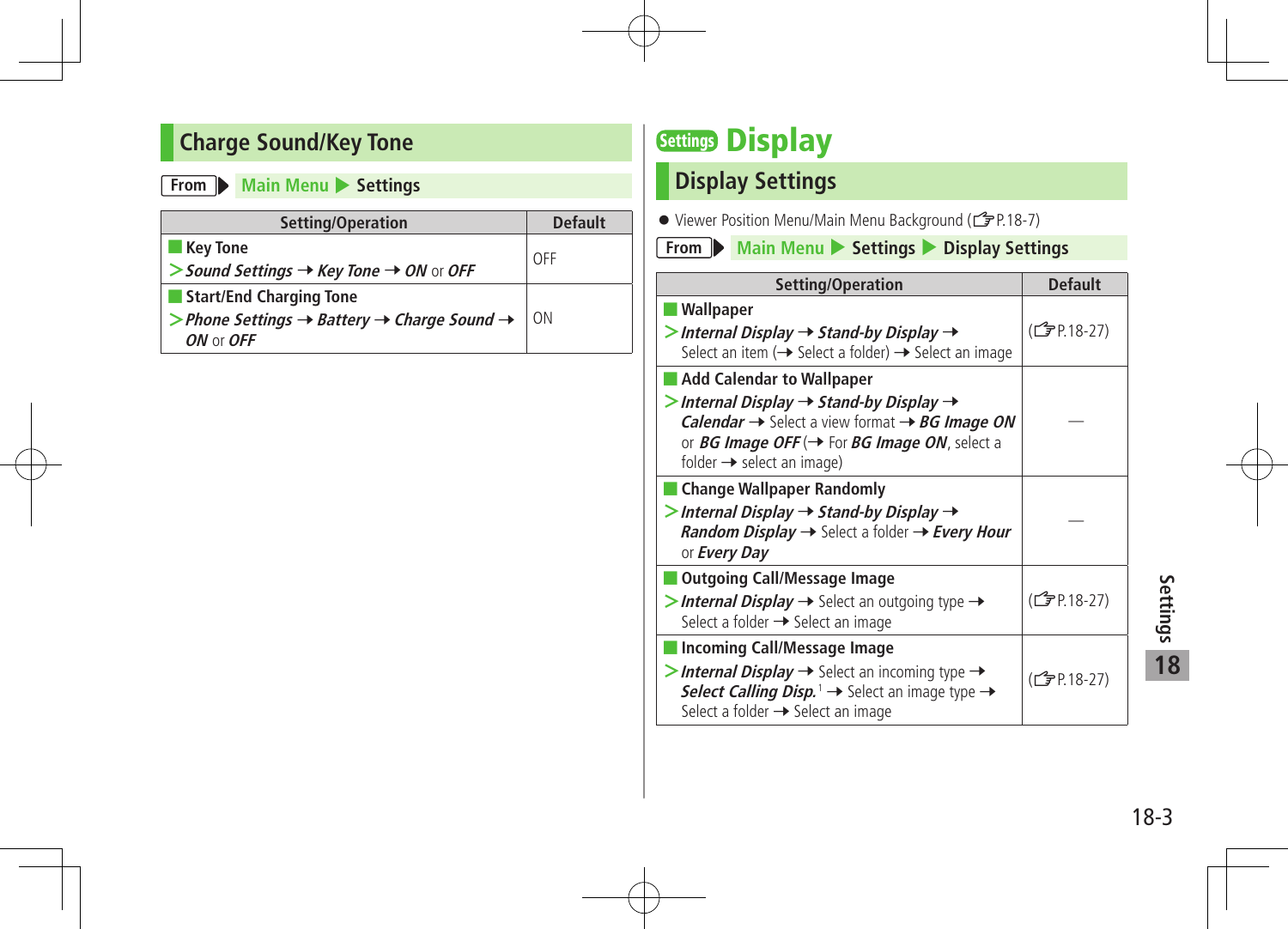| Battery/Antenna Indicator<br>> Internal Display $\rightarrow$ Battery Icon or Antenna Icon   Pattern 1<br>$\rightarrow$ Select a pattern |                          |
|------------------------------------------------------------------------------------------------------------------------------------------|--------------------------|
| <b>Start-up Window</b><br>>Internal Display $\rightarrow$ Start-up $\rightarrow$ Select an item <sup>2</sup>                             |                          |
| Display Color Scheme<br>$\gt$ Color $\rightarrow$ Select a color                                                                         | (C <sub>J</sub> P.18-27) |
| ■ Interface Language<br>>言語設定 → 日本語 or English                                                                                           | 日本語                      |
| Show/Hide New Call/Message when Handset<br><b>Opens</b><br>Open for New $\rightarrow$ ON or OFF                                          | OFF                      |
| $\mathbf{H}$                                                                                                                             |                          |

<sup>1</sup> ● Setting applies to messages retrieved manually or when Server Mail is retrieved (Retrieve New window cannot be changed).

<sup>2</sup> ● For *Pictures* or *Videos*: Select a folder → Select an image

◦ For **Message**: Enter text

### **Main Menu**

**From Main Menu** > Settings > Display Settings 4 **Menu Icons**

| Setting/Operation                                                                                         | <b>Default</b>            |
|-----------------------------------------------------------------------------------------------------------|---------------------------|
| l Main Menu Theme                                                                                         | (C <sub>J</sub> PP.18-27) |
| $\geq$ Select a pattern                                                                                   |                           |
| Main Menu Icons                                                                                           |                           |
| > Customize → Select a menu → Select a folder →<br>Select an image                                        |                           |
| Main Menu Background                                                                                      |                           |
| > Customize $\rightarrow$ Background Image $\rightarrow$ Select a<br>folder $\rightarrow$ Select an image |                           |

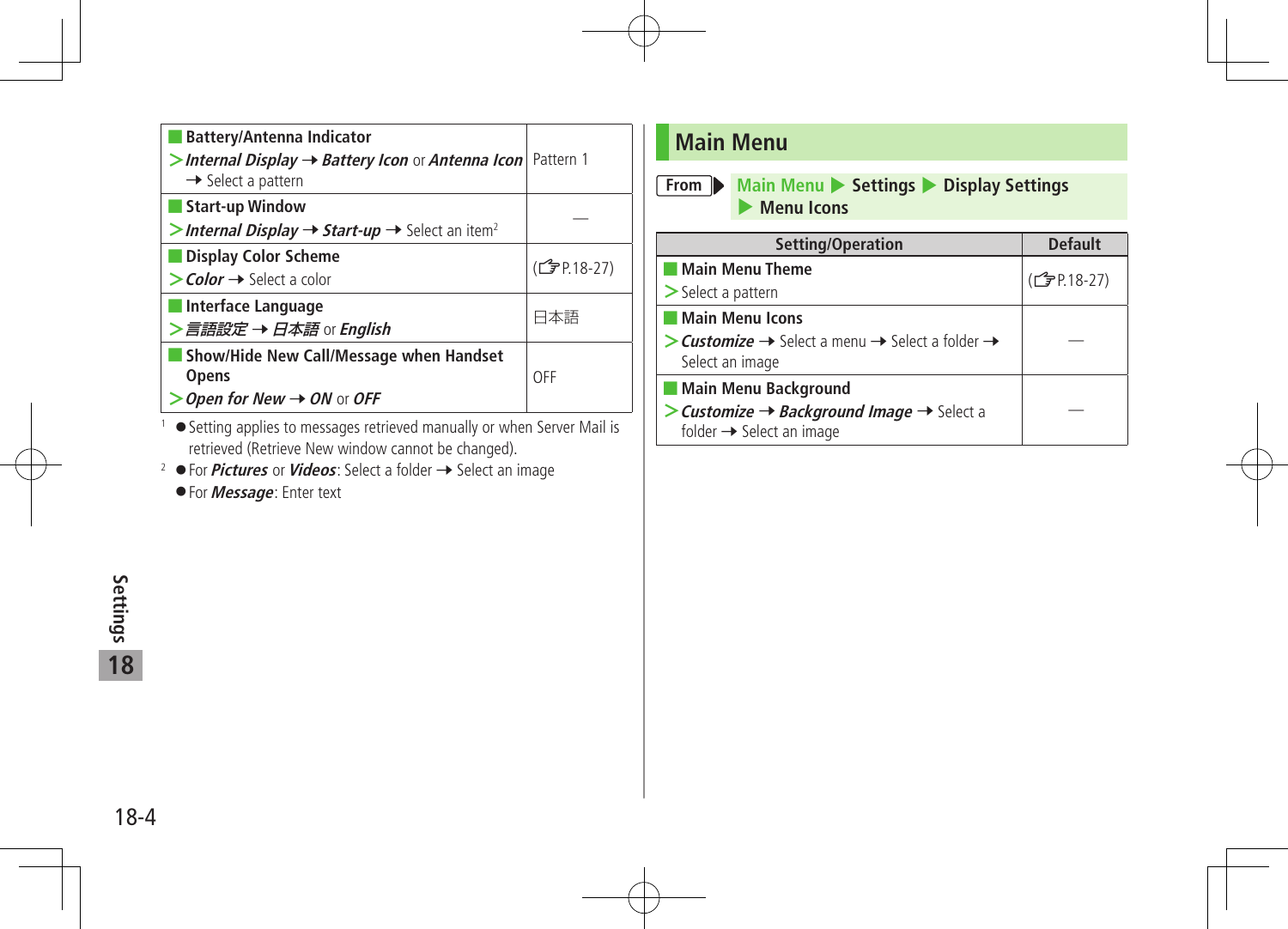#### **Clock**

#### **From Main Menu >** Settings **>** Display Settings ▶ Internal Display ▶ Clock

| Setting/Operation                                                                                                                                                              | <b>Default</b> |
|--------------------------------------------------------------------------------------------------------------------------------------------------------------------------------|----------------|
| <b>Standby Clock Pattern1</b><br>> Stand-by Clock $\rightarrow \lceil \overline{x'} \rceil$ [Pattern] $\rightarrow$ Select a pattern   Pattern 4<br>$\rightarrow$ o [Set]      |                |
| Standby Clock Position <sup>12</sup><br>> Stand-by Clock $\rightarrow \boxed{\odot}$ [Position] $\rightarrow$ Select a<br>position $\rightarrow$ $\lceil \bullet \rceil$ [Set] | Pattern 1      |
| Standby Clock Size <sup>1</sup><br>> Stand-by Clock $\rightarrow$ $\circledR$ [Size] $\rightarrow$ Small $\rightarrow$<br>$\bullet$   Set                                      | Large          |
| Icon Clock at Upper Right (lower right in<br>Landscape View)<br>>Icon Clock → Select a pattern                                                                                 | Pattern 4      |

<sup>1</sup> Highlight **Stand-by Clock**  $\rightarrow \Box$  [Play] to view Standby Clock.

- <sup>2</sup> ◦Clock appears in **Pattern 1** when:
	- ・Calendar,World Clock or Operator Name is set to appear in Standby
	- ・Time zone is set to other than GMT+9
	- ・Privacy Key Lock is active
	- Standby Clock position can be changed manually ( $\mathbb{C}$ P.1-22).

### **Backlight**

**From** Main Menu > Settings > Display Settings

| <b>Setting/Operation</b>                                                                                           | <b>Default</b>        |
|--------------------------------------------------------------------------------------------------------------------|-----------------------|
| ■ Turn Backlight On/Off; Set Power Saver Mode <sup>1</sup>                                                         |                       |
| > Back Light Time $\rightarrow$ Lighting $\rightarrow$ ON or OFF $\rightarrow$                                     | $ON + 15$ secs        |
| Enter time to Power Saver mode                                                                                     |                       |
| Illuminate Backlight while Charging                                                                                |                       |
| $\triangleright$ Back Light Time $\rightarrow$ Charging $\rightarrow$ Long Time Light<br>or <b>Standard</b>        | Standard <sup>2</sup> |
| Set Backlight for Display Only or Display and                                                                      |                       |
| Keypad                                                                                                             | $LCD + Keys$          |
| >Back Light Time $\rightarrow$ Area $\rightarrow$ LCD or LCD + Keys                                                |                       |
| <b>Brightness</b>                                                                                                  |                       |
| $>$ Back Light Time $\rightarrow$ Brightness $\rightarrow$<br>Select a brightness level                            | Auto <sup>3</sup>     |
| $\blacksquare$ Soft Light                                                                                          | <b>ON</b>             |
| > Back Light Time $\rightarrow$ Soft Light $\rightarrow$ ON or OFF                                                 |                       |
| <b>Auto Image Compensation</b>                                                                                     | ON                    |
| $\triangleright$ LCD AI $\rightarrow$ ON or OFF                                                                    |                       |
| During operation (except when in Standby or S! Appli is active), press and<br>hold $(5)$ to toggle <i>ON/OFF</i> . |                       |

- <sup>2</sup> When set to **Standard**, backlight illuminates with the same setting as **Lighting** setting.
- <sup>3</sup> When set to **Auto**, backlight for Display/Keypad is automatically adjusted according to ambient light.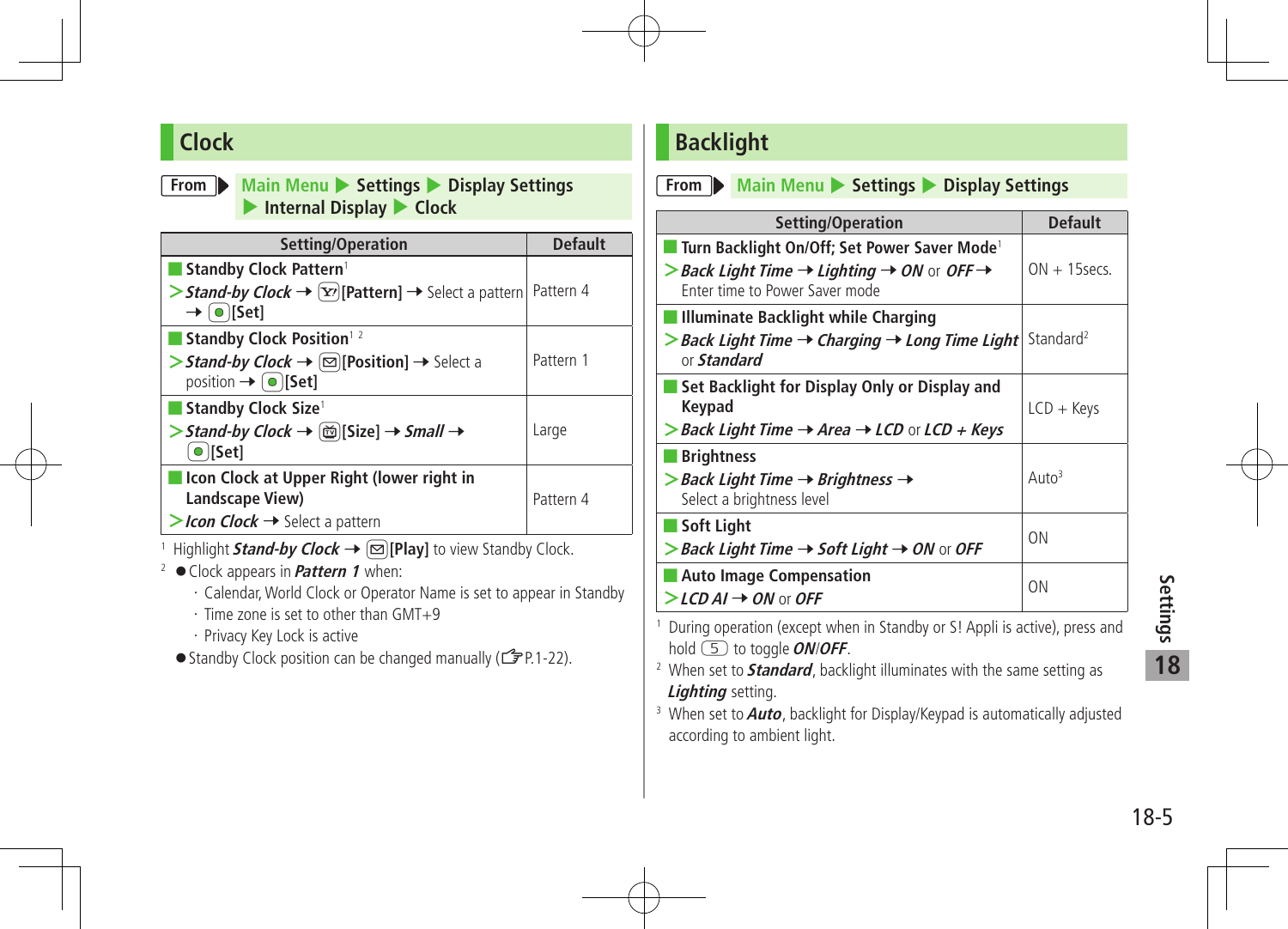### **Font**

|  | From Main Menu |  | Settings <i>T</i> |  |  | <b>Display Settings</b> |
|--|----------------|--|-------------------|--|--|-------------------------|
|--|----------------|--|-------------------|--|--|-------------------------|

| Setting/Operation                                                         | <b>Default</b> |  |
|---------------------------------------------------------------------------|----------------|--|
| Change Font Size by Function                                              | Standard       |  |
| > Font Size $\rightarrow$ Select an item $\rightarrow$ Select a size      |                |  |
| Change Menu Font Size                                                     |                |  |
| > Font Size $\rightarrow$ Collective Setting $\rightarrow$ Select a size* | Standard       |  |
| ■ Change Font (Incoming/Outgoing Call Window)                             | Pattern 1      |  |
| > Disp. Call/Recv $\# \rightarrow$ Pattern 1 or Pattern 2                 |                |  |

\* When **Small** is set, font size for Phone Book and Incoming/Outgoing Call Logs is **Standard**.

### **Motion Control**

**From Main Menu**  $\triangleright$  **Settings**  $\triangleright$  **Phone Settings** 4 **Motion Control Setting**

| Setting/Operation                                                                                                                                                                                | <b>Default</b>           |  |
|--------------------------------------------------------------------------------------------------------------------------------------------------------------------------------------------------|--------------------------|--|
| <b>Motion Control</b>                                                                                                                                                                            | ON (Except               |  |
| $>$ ON or OFF                                                                                                                                                                                    | Y! Keitai)               |  |
| <b>Customize Motion Control</b>                                                                                                                                                                  |                          |  |
| $\triangleright$ Highlight <i>Customize</i> $\rightarrow \lbrack \boxtimes \rbrack$ [Edit] $\rightarrow$ Select an item<br>$\rightarrow$ ON or OFF $\rightarrow$ ( $\overline{\omega}$ )[Finish] | ON (Except<br>Y! Keitai) |  |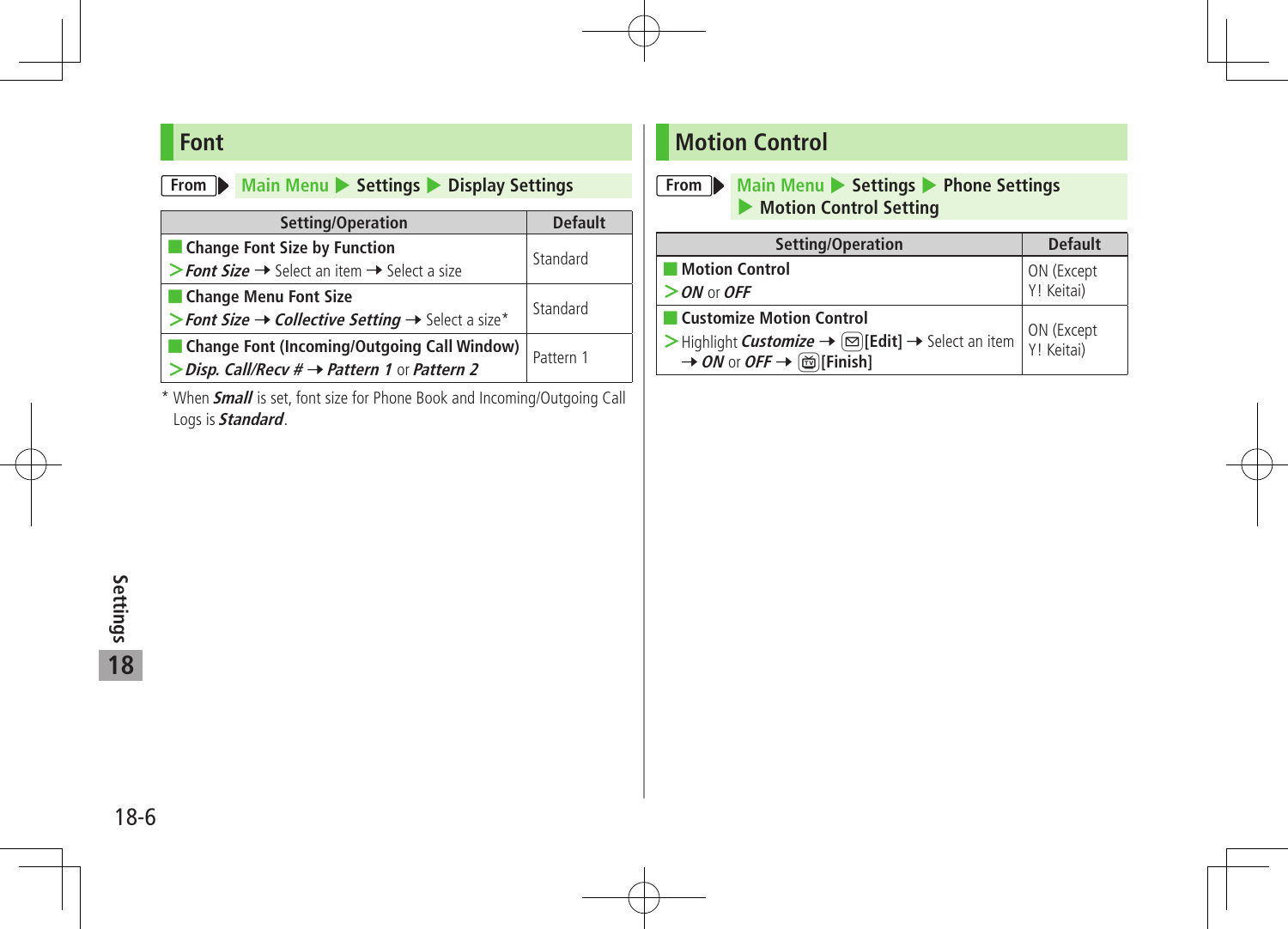#### **Viewer Position**

#### **From Main Menu >** Settings

| Setting/Operation                                                                                                                                                                                                     | <b>Default</b>           |
|-----------------------------------------------------------------------------------------------------------------------------------------------------------------------------------------------------------------------|--------------------------|
| Set Function to Activate Upon Switching to<br><b>Viewer Position (from Standby)</b><br>> Phone Settings $\rightarrow$ Work with Style $\rightarrow$ Select an<br>item                                                 | OFF                      |
| Main Menu Background<br>$\triangleright$ Display Settings $\rightarrow$ Internal Display $\rightarrow$<br>Stand-by Disp. Viewer $\rightarrow$ Pictures $\rightarrow$ Select a<br>folder $\rightarrow$ Select an image | (C <sub>J</sub> P.18-27) |

### Settings Manner Mode

**From Main Menu** > Settings > Incoming Settings 4 **Manner Mode Type**

| Setting/Operation                                                                          | <b>Default</b> |  |
|--------------------------------------------------------------------------------------------|----------------|--|
| Set Manner Mode Type                                                                       |                |  |
| $\triangleright$ Select a mode ( $\rightarrow$ For <i>User Mode</i> , set individual items | Manner Mode    |  |
| $\rightarrow \boxed{\infty}$ [Finish])                                                     |                |  |

#### ■ **Default Settings by Mode**

| <b>Manner Mode</b>           | <b>Super Silent</b>                  | <b>Driving Mode</b> | <b>User Mode</b> |  |
|------------------------------|--------------------------------------|---------------------|------------------|--|
| <b>Answer Phone</b>          |                                      |                     |                  |  |
| Value set for                | Value set for                        | ON                  | OFF              |  |
| Answer Phone                 | Answer Phone                         |                     |                  |  |
| <b>Vibrator</b>              |                                      |                     |                  |  |
| ON                           | ON                                   | OFF                 | ON               |  |
|                              | Volume (In. Calls/Msg Ring T./Alarm) |                     |                  |  |
| Silent                       | Silent                               | Silent              | Silent           |  |
| <b>Rec. Check Tone</b>       |                                      |                     |                  |  |
| ON                           | <b>OFF</b>                           | ON                  | ON               |  |
| <b>Key Tone</b>              |                                      |                     |                  |  |
| OFF                          | <b>OFF</b>                           | OFF                 | OFF              |  |
| Mic Sensitiv.                |                                      |                     |                  |  |
| Up                           | Up                                   | Up                  | Up               |  |
| LVA Tone (Low battery alarm) |                                      |                     |                  |  |
| <b>OFF</b>                   | <b>OFF</b>                           | OFF                 | <b>OFF</b>       |  |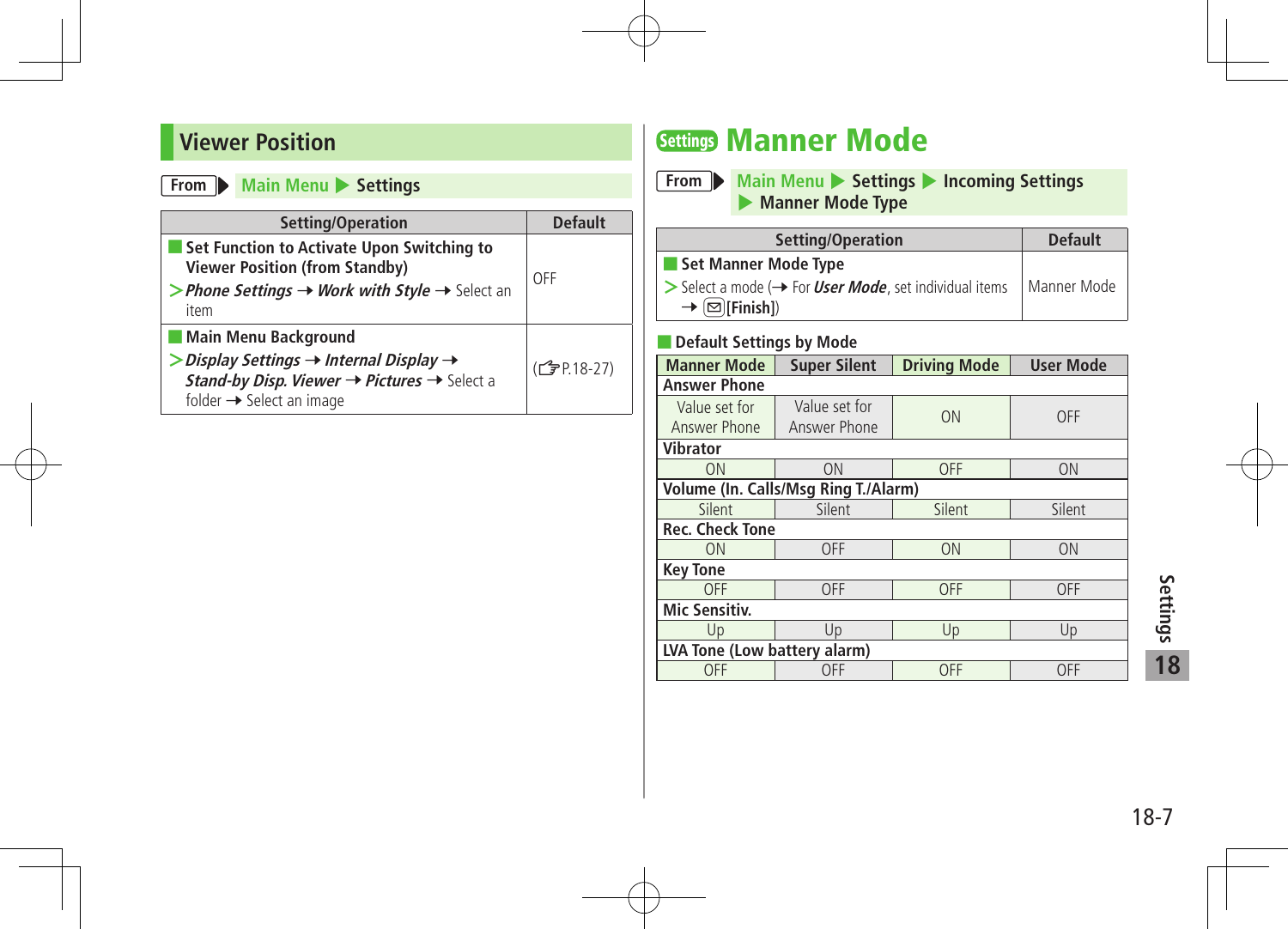### Settings Incoming Settings

| From Main Menu > Settings > Incoming Settings                                                                                            |                |  |
|------------------------------------------------------------------------------------------------------------------------------------------|----------------|--|
| Setting/Operation                                                                                                                        | <b>Default</b> |  |
| Change Answer Setting (C Right)<br>> Answer Setting $\rightarrow$ Select an item                                                         | Any Key Answer |  |
| <b>Answer Calls by Opening Handset</b><br>$>$ Open-to-Ans. Call $\rightarrow$ Phone or Video Call $\rightarrow$<br>Answer                | Keep Ringing   |  |
| Show/Hide Caller Image Saved in Phone Book<br>> Phone Book Image $\rightarrow$ ON or OFF                                                 | <b>ON</b>      |  |
| <b>Set Tone for Missed Call/New Message</b><br>Notification Set to   (四/(2) (子 Right)<br>$>$ Info Notice Setting $\rightarrow$ ON or OFF | ON             |  |
| <b>Auto Answer with Earphone</b><br>> Auto Answer $\rightarrow$ ON or OFF (→ For ON, enter ring<br>time)                                 | OFF            |  |
| <b>Call Waiting Response</b><br>$>$ In-call Management $\rightarrow$ Select an item                                                      | Answer         |  |

#### ■ **Answer Setting Key Operations**

| Any Key    | To answer a call, press any of the following keys:                                                                                                                                                                                               |
|------------|--------------------------------------------------------------------------------------------------------------------------------------------------------------------------------------------------------------------------------------------------|
| Answer     | Voice Call: $\left( \bullet \right)$ , $\left( \bullet \right)$ , $\left( \bullet \right)$ - $\left( \circ \right)$ , $\left( \circ \right)$ , $\left( \circ \right)$ , $\left( \circ \right)$ , $\left( \circ \right)$ , $\left( \circ \right)$ |
|            | $\textcircled{m}$ , $\textcircled{1}$ , $\textcircled{1}$ , $\textcircled{1}$ (cm/ $\textcircled{1}$ )                                                                                                                                           |
|            | $\overline{\text{Video Call: } }$ (0), $\overline{\text{CD}}$                                                                                                                                                                                    |
|            | <b>Quick Silent</b>   To cancel ringtone/vibration, press any of the following keys:                                                                                                                                                             |
|            | Voice Call/Video Call: $\circled{0}$ - $\circled{9}$ , $\circled{*}$ , $\circled{H}$ , $\circled{m}$ , $\circled{5}$                                                                                                                             |
|            | $\left[\widetilde{\mathbf{w}}\right]$ , $\left[\mathbf{\Omega}\right]$ , $\left[\left(\mathbf{\Xi}\right] / \widetilde{\mathbf{w}}\right)$                                                                                                       |
| <b>OFF</b> | To answer a call, press any of the following keys:                                                                                                                                                                                               |
|            | Voice Call/Video Call: (o), C                                                                                                                                                                                                                    |

 $\bullet$  When [Voice Mail] is assigned to  $\textcircled{\textcircled{\small{a}}}$  indicated at the bottom of Display, press  $\boxed{\infty}$  to start voice or video recording.

#### ■ **Info Notice Setting Response**

| OΝ              | No Missed Calls/No Received Messages: Triple-beep                                                                                                                                                                                                        |
|-----------------|----------------------------------------------------------------------------------------------------------------------------------------------------------------------------------------------------------------------------------------------------------|
|                 | sounds<br>Missed Calls/Received Messages: Double-beep sounds<br>twice                                                                                                                                                                                    |
| ボイス<br>(Voice)* | No Missed Calls/No Received Messages: Triple-beep<br>sounds<br>Missed Calls: Double-beep sounds; voice message<br>announces that you have a missed call<br>Received Messages: Double-beep sounds; voice message<br>announces that you have a new message |

 When Vibrator is set for Incoming Settings, vibration activates with beeps. In Manner Mode, only vibration activates.

● Set Side-keys Guard (<del>1</del> P.12-9) to OFF beforehand.

\* Japanese only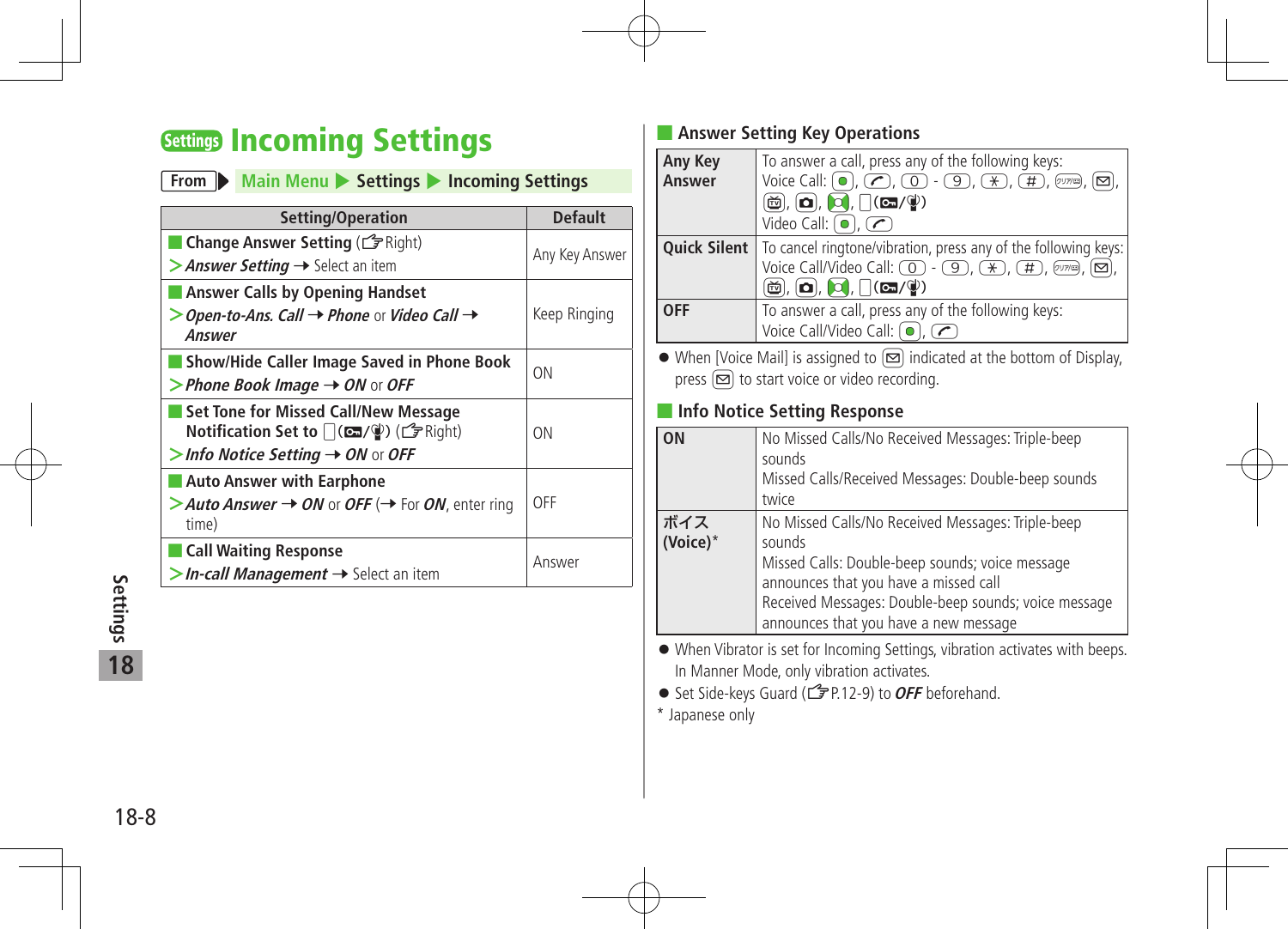### Settings Date & Time

|  | From Main Menu > Settings > Date & Time |  |  |  |  |  |
|--|-----------------------------------------|--|--|--|--|--|
|--|-----------------------------------------|--|--|--|--|--|

| Setting/Operation                                                                                                                                  | <b>Default</b>     |
|----------------------------------------------------------------------------------------------------------------------------------------------------|--------------------|
| Set Date and Time*                                                                                                                                 |                    |
| > Date & Time → Enter year, date, time and time zone                                                                                               |                    |
| <b>World Clock</b><br>> World Clock $\rightarrow$ ON or OFF (→ For ON, $\sim$ to<br>select an area)                                                | OFF                |
| Daylight Savings Time<br>$>$ Daylight Savings $\rightarrow$ ON or OFF                                                                              | OFF                |
| Set Alarm Action while Other Functions are<br>Active<br>$\triangleright$ Alarm Tone $\rightarrow$ Operation Preferred or<br><b>Alarm Preferred</b> | Alarm<br>Preferred |
| Auto-Time Correction via Yahoo! Keitai<br>$>$ Time Correction $\rightarrow$ ON or OFF                                                              | ON                 |

\* Date & Time Settings effective on handset: from 09:00 on 2000/01/01 to 23:59 on 2037/12/31 (when time zone is set to GMT+9).

## Settings Call Settings

#### **Call Time & Call Cost**

- **From Main Menu >** Settings **>** Call Settings **Setting/Operation Default** ■ **View Call Time/Cost**<sup>1</sup> **<sup>&</sup>gt;Call Time/Cost** — ■ **Reset Total Call Charge/Time**  $\geq$  **Reset**  $\rightarrow$  Enter Phone Password  $\rightarrow$
- **Reset Total Duration or Reset Total Cost → YES** (→ For *Reset Total Cost*, enter PIN2) — ■ Set Charge Limit<sup>2</sup> > Set Max Cost Limit → ON → Enter charge limit → OFF Enter PIN2

1 May not be available depending on subscription status. In that case, Set Max Cost Limit is not available.

<sup>2</sup> When set to  $ON$ , incoming/outgoing calls including emergency number calls are not dialable if charge limit is reached.

### **Making & Receiving Calls**

- **From Main Menu** Settings
- **Setting/Operation Default** ■ **Change Earpiece Volume**  $\geq$ **Call Settings**  $\rightarrow$  **Volume**  $\rightarrow$  **2** to adjust volume Level 4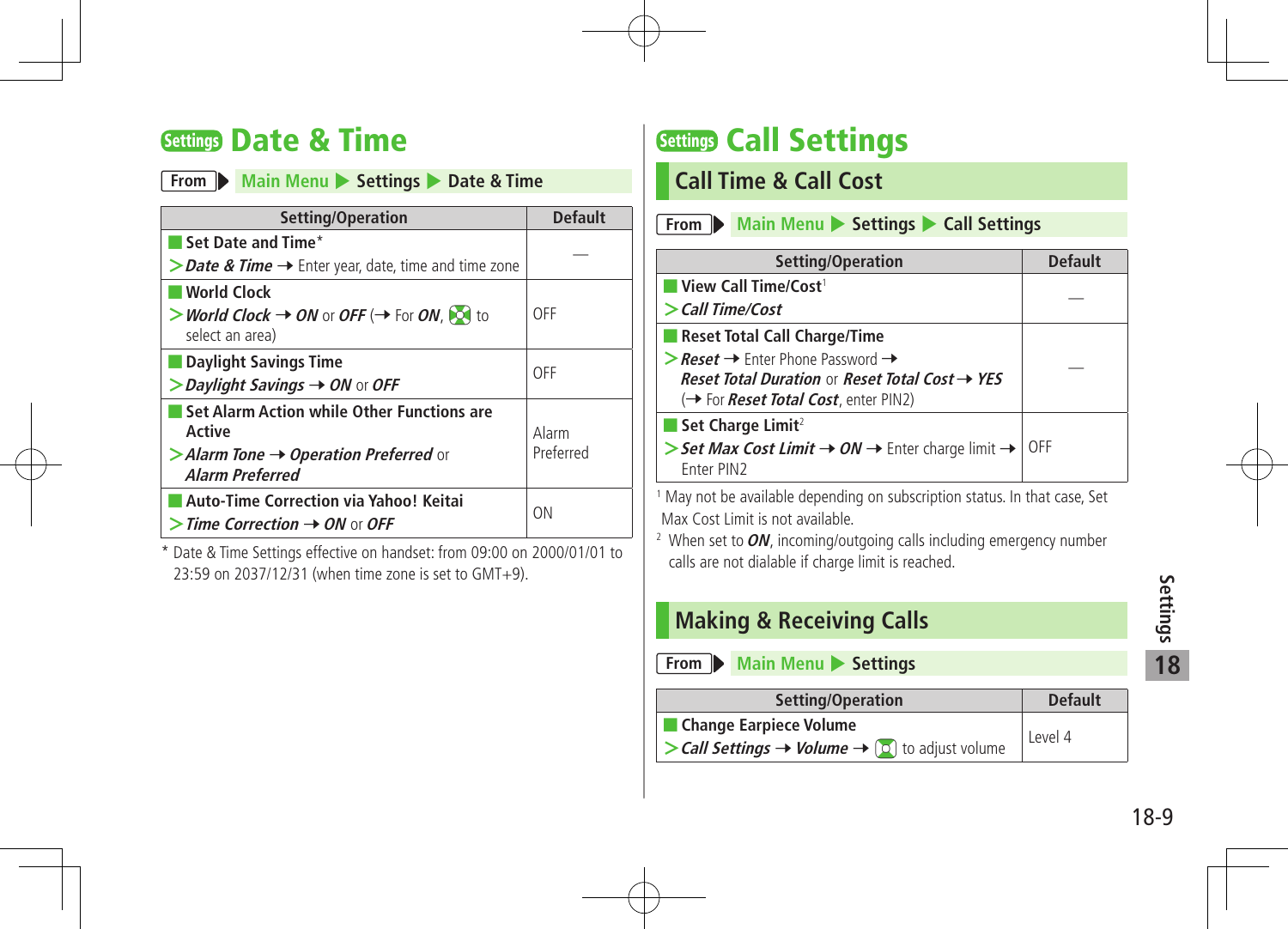| Set Handset Response when Closed during Call<br>$>$ Call Settings $\rightarrow$ Closing Clamshell $\rightarrow$ Select an<br>item <sup>*</sup>                                               | End the Call                                                             |
|----------------------------------------------------------------------------------------------------------------------------------------------------------------------------------------------|--------------------------------------------------------------------------|
| <b>Hold Tone</b><br>> Call Settings $\rightarrow$ Hold Tones $\rightarrow$ On-hold Tone or<br><i>Holding Tone</i> $\rightarrow$ Select a tone                                                | On-hold Tone:<br>On-hold Tone 1<br>Holding Tone:<br>JESU JOY OF<br>MAN'S |
| Noise Reduction<br>$\triangleright$ Call Settings $\rightarrow$ Noise Reduction $\rightarrow$ ON or OFF                                                                                      | ON                                                                       |
| Alarm Signal (Tone Sounds before Call is<br>Disconnected)<br>> Call Settings → Quality Alarm → Select an item                                                                                | High Tone                                                                |
| Reconnect Signal (Tone Sounds until Line is<br>Reconnected)<br>$\triangleright$ Call Settings $\rightarrow$ Reconnect Signal $\rightarrow$ Select an<br>item                                 | High Tone                                                                |
| Call Service Numbers<br>(Service currently unavailable)<br>$\triangleright$ Call Settings $\rightarrow$ Service Numbers $\rightarrow$<br>Select a service number $\rightarrow$ $\rightarrow$ |                                                                          |
| Specify Phone Book Entry to Call with Earphone<br>> Phone Settings $\rightarrow$ Headset Switch to Call $\rightarrow$<br>Voice Call → Search Phone Book → Select an item                     | OFF                                                                      |
| * When Hold Call is selected: Speaker ON (Hold tone sounds from                                                                                                                              |                                                                          |

speaker)/**Speaker OFF** (Hold tone does not sound from speaker)

### Settings Notification Light

**From Main Menu** > Settings > Notification Light

| Setting/Operation                                                                                                                                           | <b>Default</b> |
|-------------------------------------------------------------------------------------------------------------------------------------------------------------|----------------|
| Set by Incoming Type (Voice/Video Calls or<br>Messages)<br>>Incoming $\rightarrow$ Select Color $\rightarrow$ Select a type $\rightarrow$<br>Select a color | (CJP.18-27)    |
| <b>Change Color Name for Incoming Call/Message</b>                                                                                                          |                |
| $>$ Incoming $\rightarrow$ Color $\rightarrow$ Edit Color Name $\rightarrow$<br>Select a color $\rightarrow$ Edit color name                                |                |
| <b>Adjust Color Tone for Incoming Call/Message</b>                                                                                                          |                |
| > Incoming $\rightarrow$ Color $\rightarrow$ Adjust Color Tone $\rightarrow$<br>Select a color → Adjust color tone                                          |                |
| <b>Set for Missed Calls/New Messages</b>                                                                                                                    | OFF after      |
| $>$ Missed Call/Unread $\rightarrow$ Select an item or OFF                                                                                                  | 24hours        |
| ■ Custom Set Notification Light<br>$>$ Select a function $\rightarrow$ ON or OFF, or select a color                                                         |                |
| View Status*                                                                                                                                                |                |
| > Confirm Status                                                                                                                                            |                |

\* View Notification Light settings for incoming calls/messages, engaged calls.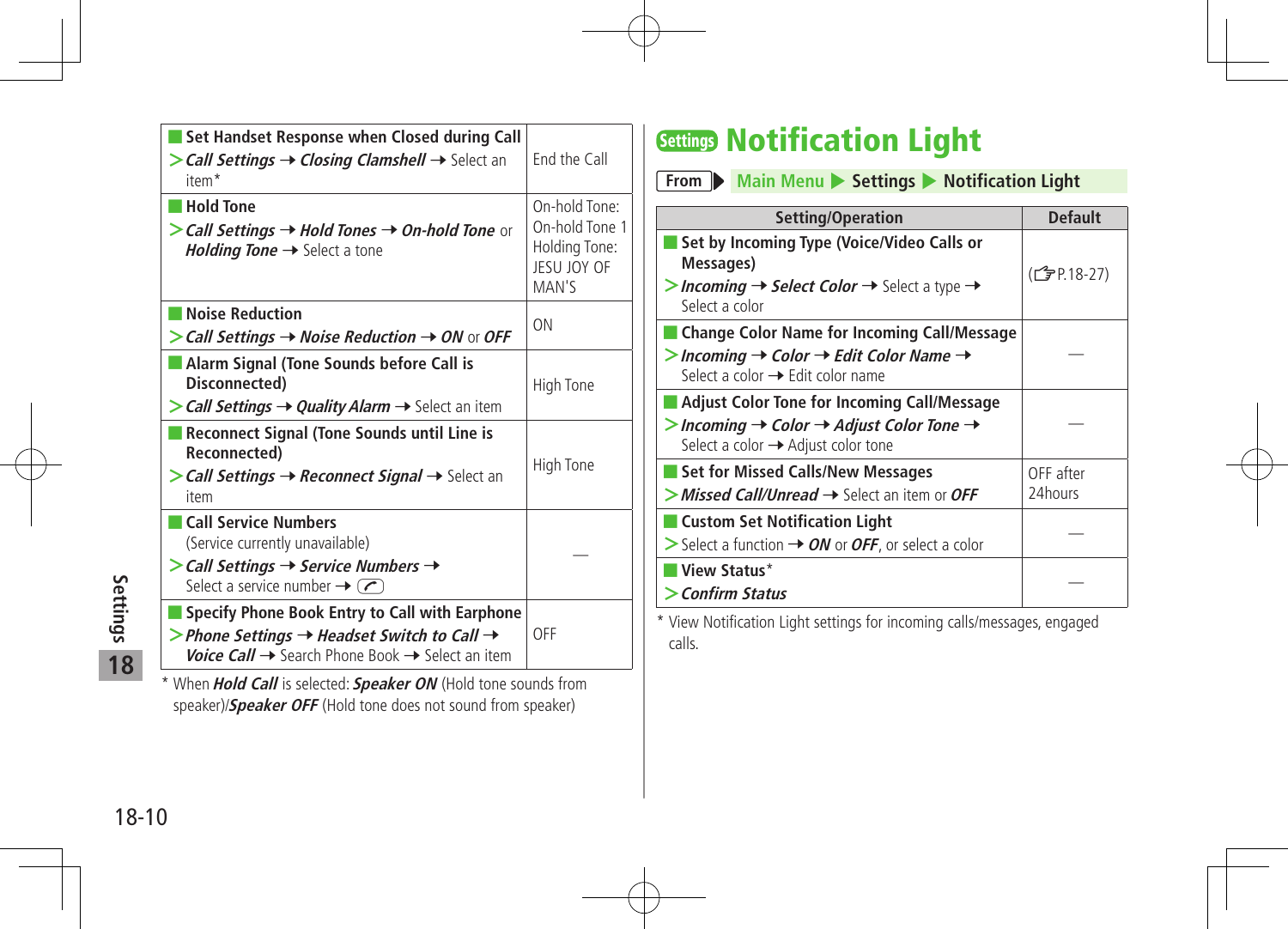### Settings Text Entry

### **Text Entry Method**

**From Main Menu** 4 **Settings** 4 **Phone Settings**  4 **Text Entry Method**

| Setting/Operation                                                                                                         | <b>Default</b> |
|---------------------------------------------------------------------------------------------------------------------------|----------------|
| Character Input Method<br>> CHG Input Method $\rightarrow$ 5-touch or 2-touch                                             | 5-touch        |
| <b>Show/Hide Predictive Candidates and Context</b><br><b>Forecast</b><br>$\triangleright$ Predict $\rightarrow$ ON or OFF | ON             |
| <b>Reset Learned Words</b><br>> Reset Learned Words $\rightarrow$ Enter Phone Password $\rightarrow$<br><b>YFS</b>        |                |

### **Conversion**

| From |  |  | Text entry |
|------|--|--|------------|
|------|--|--|------------|

**From** Text entry window,  $\boxed{\mathbf{Y}}$  [Menu] **Fext entry setting** 

| Setting/Operation                                  | <b>Default</b> |
|----------------------------------------------------|----------------|
| <b>Show/Hide Predictive Candidates and Context</b> |                |
| <b>Forecast</b>                                    | Prediction ON  |
| >Prediction OFF                                    |                |
| <b>Fix Entered Characters Automatically</b>        | OFF            |
| > Character set time $\rightarrow$ Select a speed  |                |

#### **Conversion Settings for Messaging**

**From Main Menu + Messaging + Settings** 4 **Universal Settings**

| Setting/Operation                              | <b>Default</b> |
|------------------------------------------------|----------------|
| <b>Pre-text Predict</b>                        | ON             |
| > Pre-text Predict $\rightarrow$ ON or OFF     |                |
| <b>Prediction for Message Reply</b>            | OFF            |
| > Pred. Conv. at Reply $\rightarrow$ ON or OFF |                |
|                                                |                |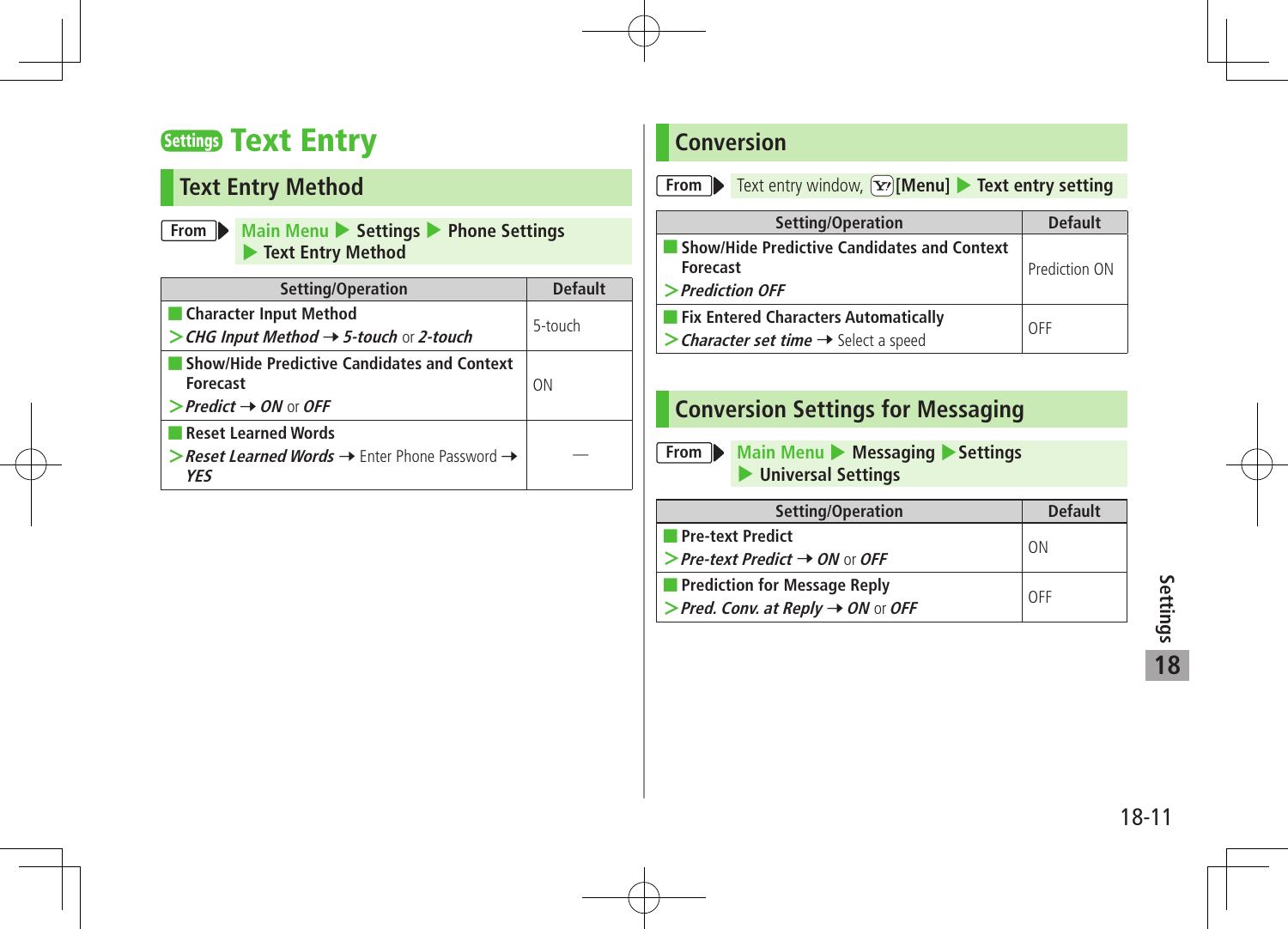### Settings Phone Book

|  |  | From Main Menu Phone Settings |  |
|--|--|-------------------------------|--|
|--|--|-------------------------------|--|

| Setting/Operation                                                                | <b>Default</b> |  |
|----------------------------------------------------------------------------------|----------------|--|
| Save Location for New Entry                                                      | Phone          |  |
| $\triangleright$ Save Settings $\rightarrow$ Select an item                      |                |  |
| Search Method                                                                    | A-KA-SA-TA-NA/ |  |
| > Search Method $\rightarrow$ Select a method                                    | Reading        |  |
| ■ Font Size                                                                      |                |  |
| > Font Size $\rightarrow$ Phone Book or Call Log $\rightarrow$ Select a<br>size  | Standard       |  |
| Forwarding Phone Book Entry Images<br>> Forwarding Image $\rightarrow$ ON or OFF | $ON*$          |  |

\* If **ON** is selected, images can be forwarded via Infrared, IC transmission or Bluetooth® .

### Settings Voice Dial

**18**

**From Main Menu > Settings > Phone Settings** 4 **Voice Settings**

| Setting/Operation                                            | <b>Default</b> |
|--------------------------------------------------------------|----------------|
| <b>Auto Voice Dial</b>                                       | OFF            |
| $>$ Auto Voice Dial $\rightarrow$ ON or OFF                  |                |
| Set Voice Dial via Earphone or Bluetooth <sup>®</sup>        |                |
| <b>Device</b>                                                | OFF            |
| $\triangleright$ Voice Earphone Dial $\rightarrow$ ON or OFF |                |

### Settings Video Call

### **Function Menus**

| Setting/Operation                                                                                                                                                                                                                                                                                     | <b>Default</b>        |
|-------------------------------------------------------------------------------------------------------------------------------------------------------------------------------------------------------------------------------------------------------------------------------------------------------|-----------------------|
| <b>Incoming Image Quality</b><br>> Incoming Video QIty $\rightarrow$ Select an item                                                                                                                                                                                                                   | Standard              |
| <b>Outgoing Image</b><br>$\triangleright$ <b>Select Images</b> $\rightarrow$ Select a category $\rightarrow$ Highlight<br>Original $\rightarrow \boxed{\text{Y}}$ [Menu] $\rightarrow$ Change setting $\rightarrow$<br>Select a folder $\rightarrow$ Select a file $\rightarrow \boxed{\odot}$ [Play] | Pre-installed         |
| <b>Earpiece On/Off</b><br>$>$ Loud Speaker $\rightarrow$ ON or OFF                                                                                                                                                                                                                                    | <b>ON</b>             |
| Switch to Voice Call when Video Call Fails<br>$>$ Voice Call Auto Redial $\rightarrow$ ON or OFF                                                                                                                                                                                                      | OFF                   |
| <b>Toggle Outgoing/Incoming Image Setting</b><br>$>$ Switch Images $\rightarrow$ Select an item                                                                                                                                                                                                       | Receiving<br>Priority |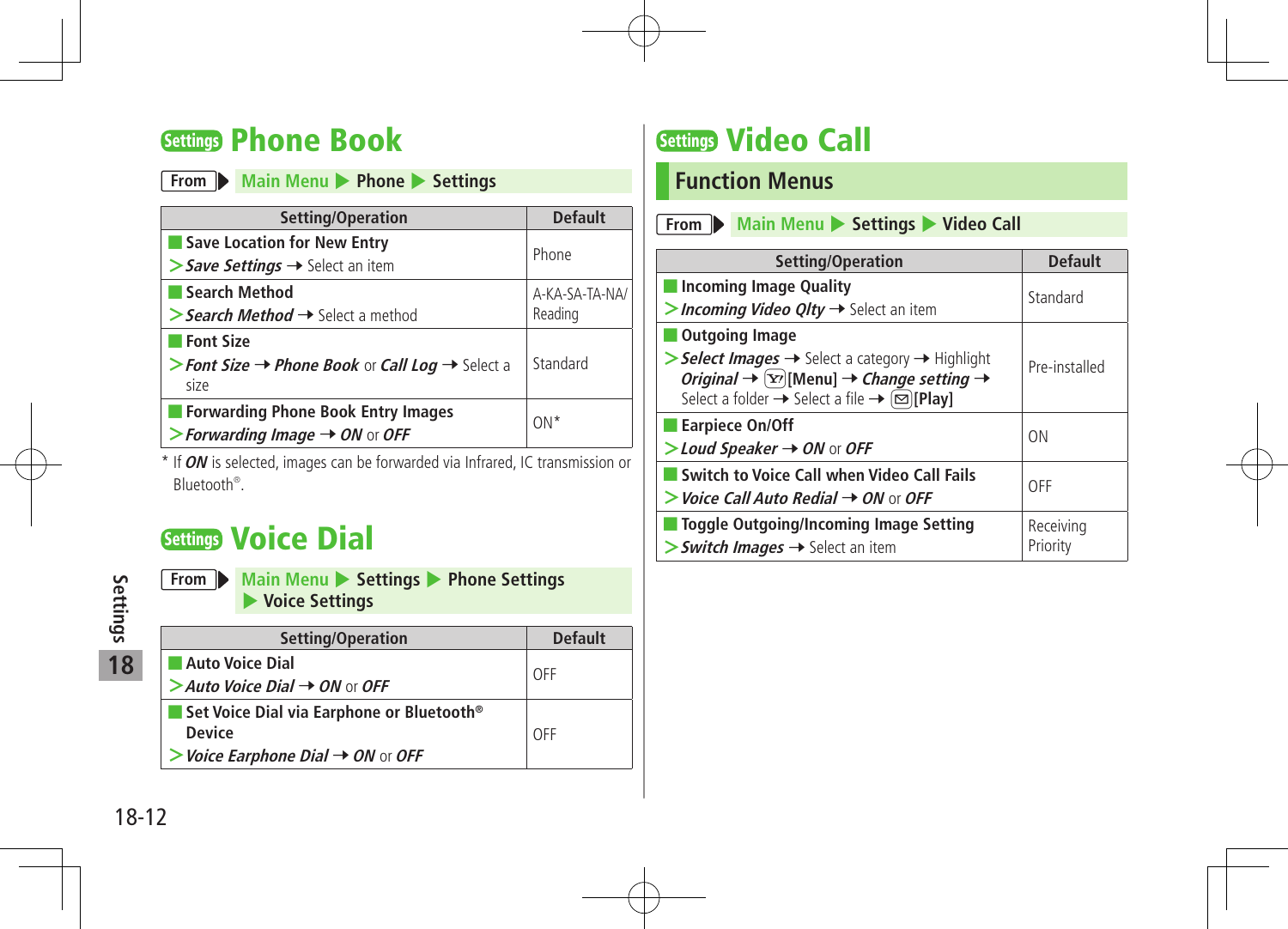### **Engaged Video Call Settings**

**From** During a Video Call,  $\boxed{\mathbf{x}}$  [Menu] **V. Call settings** 

| Setting/Operation                                                                                                          | <b>Default</b> |
|----------------------------------------------------------------------------------------------------------------------------|----------------|
| <b>Incoming Image Quality</b><br>> Incoming Video $Q$ Ity $\rightarrow$ Select an item                                     | Standard       |
| <b>Brightness</b><br>> <b>Brightness</b> → Select a brightness level                                                       | 0              |
| Adjust Outgoing Image Color Tone to Lighting<br>Conditions<br>$>$ <i>White balance</i> $\rightarrow$ Select an environment | Automatic      |
| <b>Outgoing Image Color Tone</b><br>$\gt$ Color mode set $\rightarrow$ Select a color tone                                 | Normal         |
| <b>Image Quality in Low Light Conditions</b><br>$>$ Night mode $\rightarrow$ ON or OFF                                     | OFF            |
| <b>Set Focus</b><br>$\triangleright$ Focus $\rightarrow$ Select a focus type                                               | Landscape      |

### **Settings Digital TV**

**From Main Menu 17V List User Settings** 

| Setting/Operation                                                                                                                                            | <b>Default</b>                      |          |
|--------------------------------------------------------------------------------------------------------------------------------------------------------------|-------------------------------------|----------|
| Change Display Setting<br>> Display/Operation $\rightarrow$ V. img/Caption Setting $\rightarrow$<br>Select an item                                           | $V.$ img+<br>Caption+<br><b>DBC</b> |          |
| <b>Change Caption Position in Wide Screen</b><br>$\triangleright$ Display/Operation $\rightarrow$ Caption Posit. in W-scr $\rightarrow$<br>Upper or Lower    | Lower                               |          |
| Show/Hide Indicators in Wide Screen<br>$\triangleright$ Display/Operation $\rightarrow$ Icons $\rightarrow$ ON or OFF                                        | 0 <sub>N</sub>                      |          |
| <b>Ticker Setting for Incoming Mail Notification</b><br>$\triangleright$ Display/Operation $\rightarrow$ Mail Ticker Display $\rightarrow$<br>Select an item | Receipt<br>Notification             |          |
| <b>End TV when Handset is Closed</b><br>$>$ Display/Operation $\rightarrow$ Work When Folded $\rightarrow$<br>Select an item                                 | Maintain<br>(Continue<br>Viewing)   |          |
| Auto-adjust Frame Rate<br>$>$ Video $\rightarrow$ Mobile W-Speed $\rightarrow$ ON or OFF                                                                     | ON                                  |          |
| <b>Image Quality</b><br>$>$ Video $\rightarrow$ Image Quality $\rightarrow$ Select an item                                                                   | Dynamic                             | Settings |
| Set Backlight Duration while Watching TV<br>$\triangleright$ Display Light $\rightarrow$ Lighting Duration $\rightarrow$<br>Enter duration (min.)            | Constant Light                      | 18       |
| Auto-adjust (Increase) Volume<br>$>$ Sound Effect $\rightarrow$ Auto Volume $\rightarrow$ ON or OFF                                                          | ON                                  |          |
|                                                                                                                                                              |                                     | 18-13    |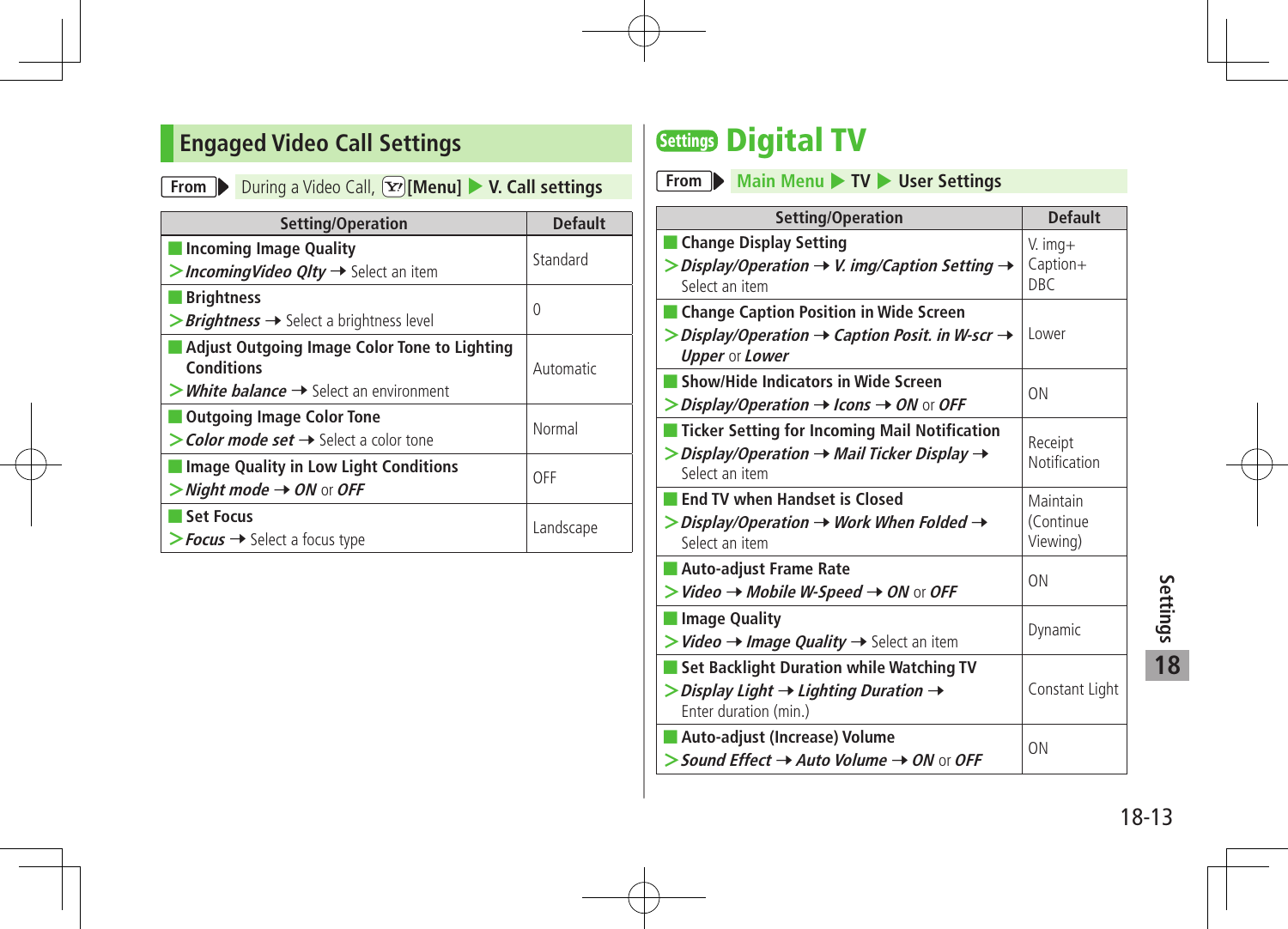|          | Sound Remaster for Earphone or Bluetooth <sup>®</sup><br><b>Device</b>                                                                              | OFF                   |
|----------|-----------------------------------------------------------------------------------------------------------------------------------------------------|-----------------------|
|          | > Sound Effect $\rightarrow$ Remaster $\rightarrow$ ON or OFF                                                                                       |                       |
|          | ■ Listening Effect for Earphone or Bluetooth <sup>®</sup><br><b>Device</b>                                                                          | OFF                   |
|          | > Sound Effect $\rightarrow$ Listening <sup>1</sup> $\rightarrow$ Select an item                                                                    |                       |
|          | ■ Change Sound Quality for Earphone or<br><b>Bluetooth<sup>®</sup> Device</b>                                                                       | Normal                |
|          | > Sound Effect $\rightarrow$ Equalizer <sup>1</sup> $\rightarrow$ Select an item                                                                    |                       |
|          | Record Program when Battery Runs Low<br>>Recording $\rightarrow$ Rec. When Low Battery $\rightarrow$<br><b>Continue Recording or Stop Recording</b> | Continue<br>Recording |
|          | <b>Auto-record TV when Interrupted by Call</b><br>>Recording $\rightarrow$ Rec. Program When Call $\rightarrow$ ON or<br><b>OFF</b>                 | OFF                   |
|          | Download Images from Data Broadcast Sites<br>$\triangleright$ Data Broadcasting $\rightarrow$ Images $\rightarrow$ ON or OFF                        | ON                    |
|          | Set Sound On/Off for Data Broadcast Sites<br>> Data Broadcasting $\rightarrow$ Sound Effect $\rightarrow$ ON or<br><b>OFF</b>                       | ON                    |
| Settings | Show Confirmation for Data Broadcast<br>$\triangleright$ Data Broadcasting $\rightarrow$ Reset Settings $\rightarrow$ YES                           |                       |
| 18       | Set Power Saving Mode <sup>2</sup><br>$>$ FCO Mode $\rightarrow$ YES                                                                                | OFF                   |
|          | Reset Channel List<br>>Reset Channel Setting → Enter Phone Password<br>$\rightarrow$ YES                                                            |                       |
| 18-14    |                                                                                                                                                     |                       |
|          |                                                                                                                                                     |                       |

| Delete Information in Broadcasting Storage<br>Area                                                                                                                                                                                                                    |  |
|-----------------------------------------------------------------------------------------------------------------------------------------------------------------------------------------------------------------------------------------------------------------------|--|
| >Reset Storage Area → (Highlight an affiliated<br>channel $\rightarrow$ $\overline{[x]}$ [Menu] $\rightarrow$ <i>Delete</i> $\rightarrow$ <i>Delete this</i><br>or <b>Delete all</b> $\rightarrow$ For <b>Delete all</b> , enter Phone<br>Password) $\rightarrow$ YES |  |
| <b>Reset TV Settings</b>                                                                                                                                                                                                                                              |  |
| > Reset TV Settings $→$ Enter Phone Password $→$ YES                                                                                                                                                                                                                  |  |
| Check TV Settings                                                                                                                                                                                                                                                     |  |
| > Check TV Settings                                                                                                                                                                                                                                                   |  |
| <sup>1</sup> Remaster/Listening/Equalizer Settings: <b>3</b> P.5-7<br><sup>2</sup> To cancel ECO Mode, perform same operation. When ECO Mode is set,                                                                                                                  |  |
| following settings automatically activate and cannot be changed.                                                                                                                                                                                                      |  |

When canceled, original settings return.

**Mobile W-Speed**: OFF **Image Quality: Normal Remaster**: OFF **Listening**: OFF **Equalizer**: Normal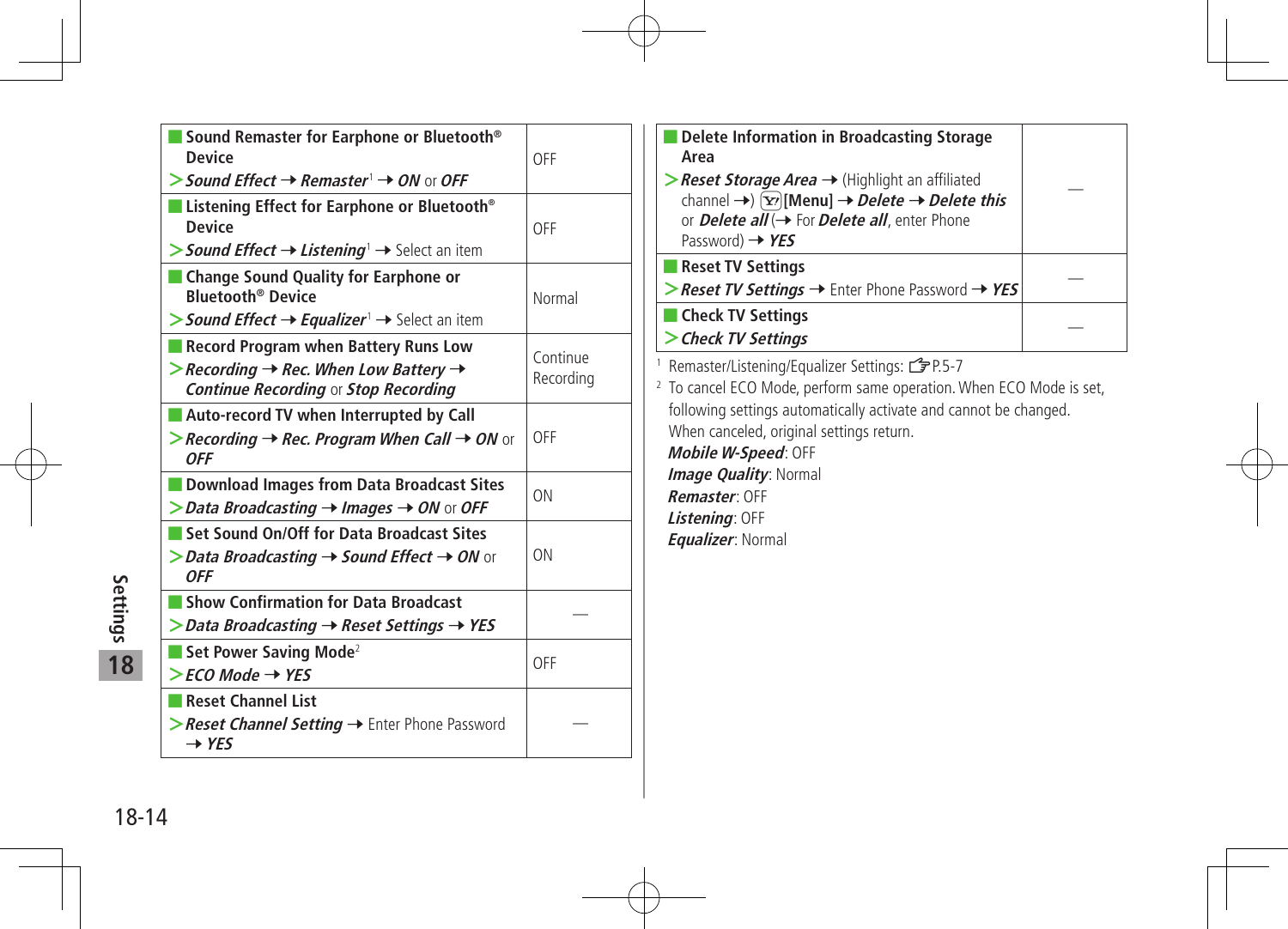### Settings Camera

- Change settings before capturing images. ( $\mathcal{F}$ P.6-4).
- Some settings are not available depending on camera mode, image size or photo mode.

### **Camera Settings**

 Most operation descriptions are based on Digicam mode in Normal Position. Actual screenshots and operations may differ from Viewer Position or Photo mode/Action mode.

#### **Digicam Mode**

**From Main Menu Camera**  Digicam Mode  $\blacktriangleright$   $\boxed{\mathbf{Y}}$ **[Menu]** 

#### **Photo Mode**

**From Main Menu Camera • Photo Mode**  $\blacktriangleright$   $\boxed{\mathbf{Y}}$ **[Menu]** 

#### **Action Mode**



| Setting/Operation                                                                                                                                                          | <b>Default</b>                                                                                   |
|----------------------------------------------------------------------------------------------------------------------------------------------------------------------------|--------------------------------------------------------------------------------------------------|
| <b>Photo Mode</b><br>> Photo mode ( $\mathbb{C}$ PP.6-14)                                                                                                                  | Digicam mode/<br>Photo mode: iA<br>(Intelligent Auto)<br>Action mode:<br>Normal                  |
| Change Image Size<br>$>$ Image size $\rightarrow$ Select a size                                                                                                            | Digicam mode:<br>2M Wide<br>Photo mode:<br>Stand-by<br>(480x854)<br>Action mode:<br>VGA(480x640) |
| <b>Image Quality</b><br>$\triangleright$ (Camera settings $\rightarrow$ ) <sup>1</sup> Image QLTY $\rightarrow$ Select an<br>item                                          | Super fine                                                                                       |
| $\blacksquare$ Change Continuous Shooting Setting <sup>2</sup><br>$\geq$ Cont. set. ( $\subset$ P.6-12)                                                                    |                                                                                                  |
| Photo Light<br>> Photo light $\rightarrow$ ON or OFF                                                                                                                       | OFF                                                                                              |
| Focus Setting<br>> (Camera settings →) <sup>1</sup> Focus → Select an item                                                                                                 | Camera mode:<br>FaceDetect<br>Action mode:<br>Auto                                               |
| <b>Brightness</b><br>>(Camera settings ->) <sup>1</sup> Brightness -> Select a level                                                                                       | $_{\pm 0}$                                                                                       |
| ■ Adjust Color Balance According to Lighting<br><b>Conditions</b><br>$>(\mathsf{Camera}\, \mathsf{settings} \rightarrow)^{\dagger}$ White BAL $\rightarrow$ Select an item | Auto                                                                                             |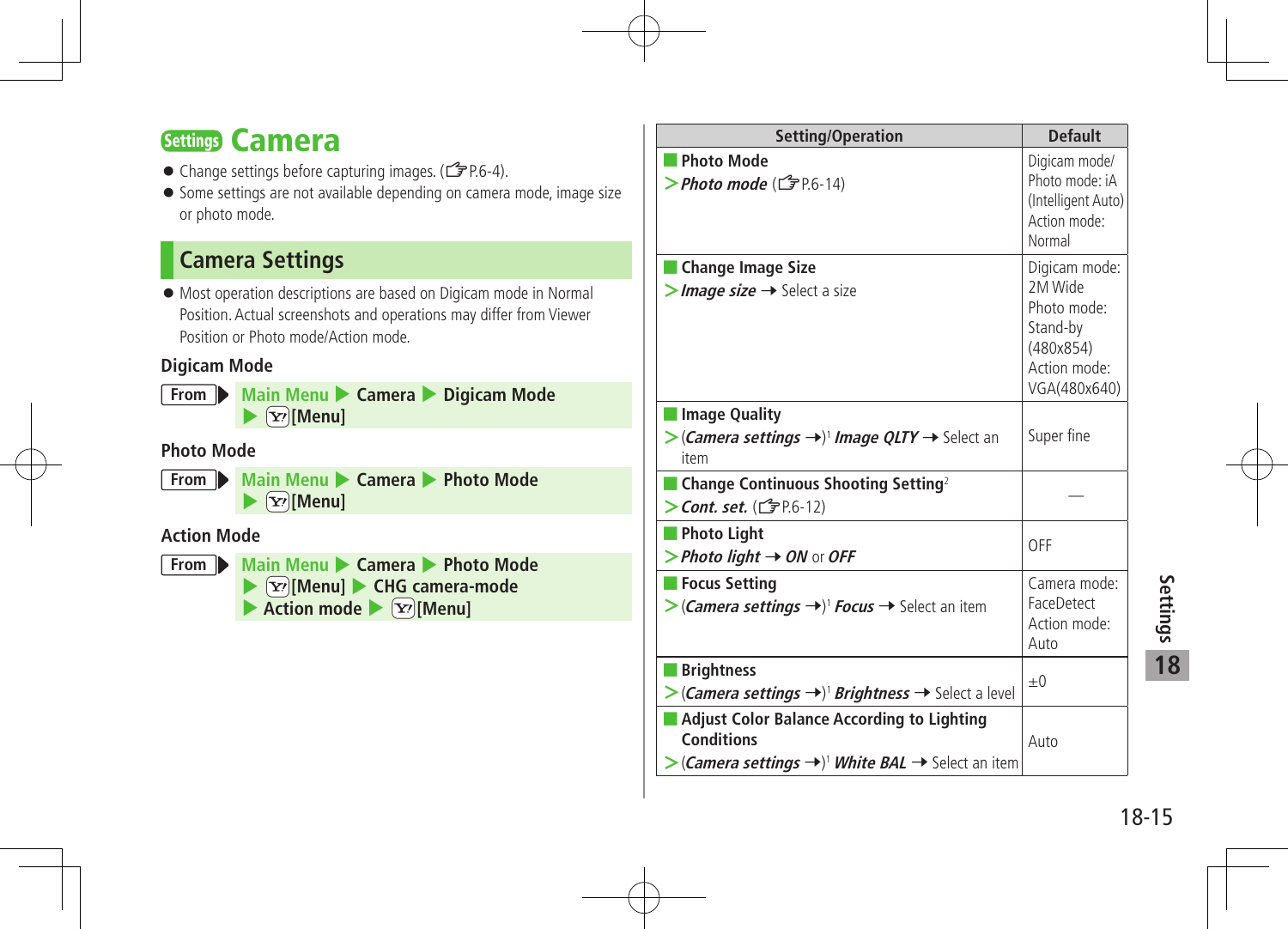| <b>Color Mode</b><br>> (Camera settings →) <sup>1</sup> Color mode → Select an<br>item                                                             | Normal    |
|----------------------------------------------------------------------------------------------------------------------------------------------------|-----------|
| Save Location<br>$\triangleright$ (Storage setting $\rightarrow$ ) <sup>1</sup> Store in $\rightarrow$ Phone or<br>micro <sub>SD</sub>             | Phone     |
| Auto Shutter <sup>3</sup><br>> Auto Shutter ( <del>f</del> P.6-13)                                                                                 | OFF       |
| Touch AF/AE (in Viewer Position)<br>$>$ TouchAF/AE $\rightarrow$ Valid or Invalid                                                                  | Valid     |
| Set Auto Timer<br>$>$ Auto timer ( $\mathbb{F}$ P6-12)                                                                                             | OFF       |
| $\blacksquare$ ISO Sensitivity <sup>35</sup><br>$>$ ISO setting $\rightarrow$ Select an item                                                       | 1600 auto |
| <b>Number Display Pattern</b> <sup>3</sup><br>$\triangleright$ Kisekae $\rightarrow$ Pattern 1 or Pattern 2                                        | Pattern 1 |
| $\blacksquare$ View Image before Saving <sup>3</sup><br>> Auto review $\rightarrow$ Select a time, OFF or Hold                                     | 2 seconds |
| $\blacksquare$ Camera Mode<br>$\geq$ <i>Camera-mode</i> $\rightarrow$ Select a mode                                                                |           |
| $\blacksquare$ Image Stabilizer <sup>4</sup><br>> Camera settings $\rightarrow$ Img. stabilizer $\rightarrow$ Auto or<br><b>OFF</b>                | Auto      |
| Add Frames <sup>4</sup><br>$>$ Camera settings $\rightarrow$ Shoot with frame $\rightarrow$ ON $\rightarrow$<br>Select an frame → Capture an image | OFF       |

| Shutter Click Sound <sup>1</sup><br>$\triangleright$ Camera settings $\rightarrow$ Shutter sound $\rightarrow$<br>Select an item                                            | Sound 1       |
|-----------------------------------------------------------------------------------------------------------------------------------------------------------------------------|---------------|
| Minimize Flicker while Shooting near<br>Fluorescent Light <sup>1</sup><br>$\triangleright$ Camera settings $\rightarrow$ Flicker correction $\rightarrow$<br>Select an item | Automatically |
| Auto-Save <sup>1</sup><br>> Storage setting $\rightarrow$ Auto save set $\rightarrow$ ON or OFF                                                                             | <b>ON</b>     |
| ∣ Viewfinder Size <sup>1</sup><br>$\triangleright$ Display size $\rightarrow$ Actual size or Fit in display                                                                 | Actual size   |
| Display Indicators <sup>1</sup><br>$>$ Icon $\rightarrow$ ON or OFF                                                                                                         | ΩN            |
| <b>Memory Information</b><br>>Memory Status                                                                                                                                 |               |

<sup>1</sup> Photo mode/Action mode only

<sup>2</sup> Digicam mode/Action mode only

<sup>3</sup> Digicam mode only

4 Photo mode only

<sup>5</sup> When ISO setting is set to **1600 auto** or higher, image size is reduced to less than 3M.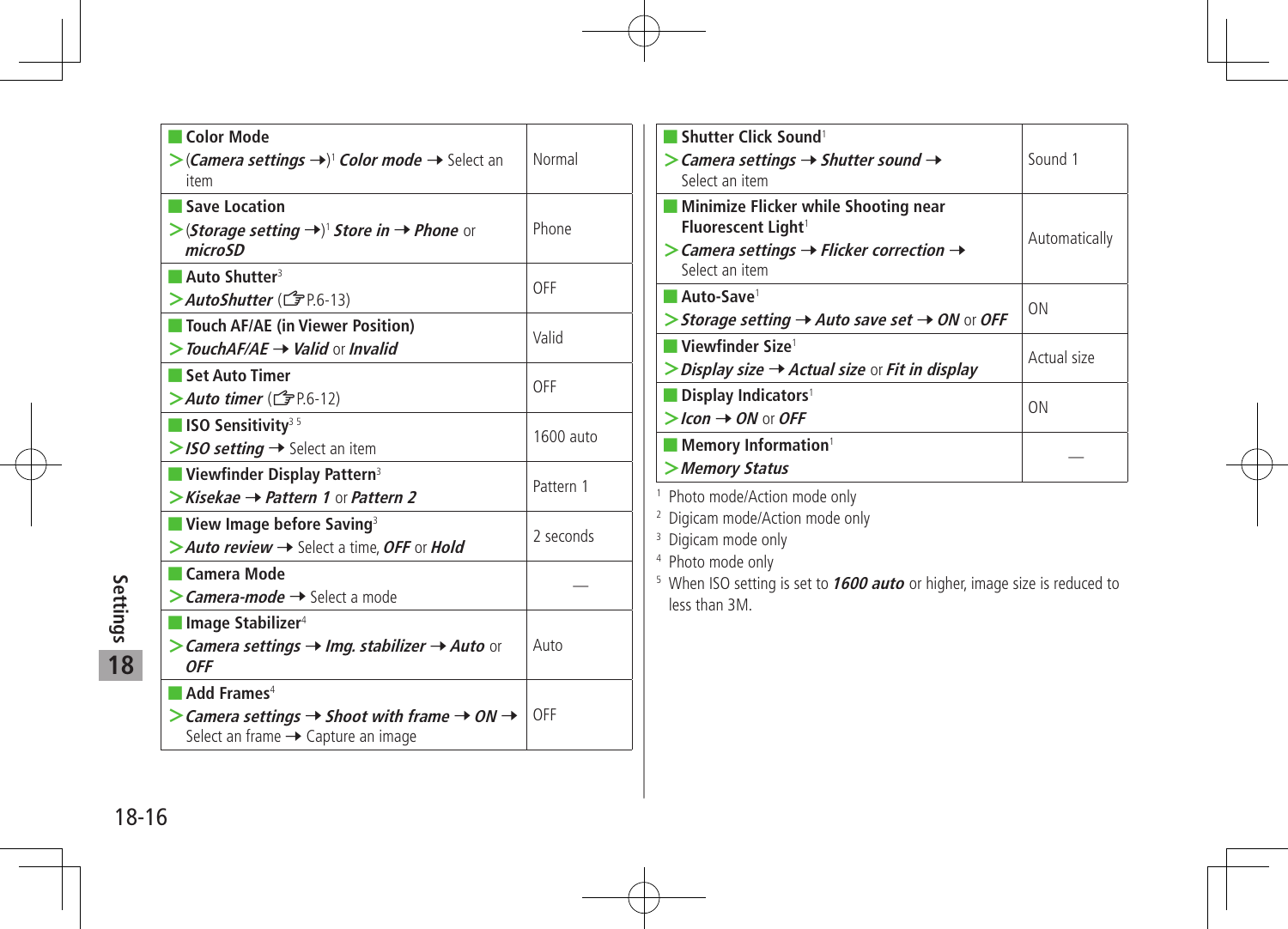### **Video Camera Settings**

#### **From Main Menu** 4 **Camera** 4 **Video Camera**   $\blacktriangleright$   $\boxed{\mathbf{Y}}$ *[Menu]*

| Setting/Operation                                                              | <b>Default</b>  |
|--------------------------------------------------------------------------------|-----------------|
| <b>Camera Mode</b>                                                             |                 |
| > CHG camera-mode → Select a mode                                              |                 |
| <b>Photo Mode</b>                                                              |                 |
| $\triangleright$ Photo mode ( $\mathcal{F}$ P.6-14)                            | Normal          |
| ■ Image Size                                                                   | QVGA            |
| >Image size → Select a size                                                    | (320x240)       |
| $\blacksquare$ Recording Time                                                  | Mail restrict'n |
| > File size setting $\rightarrow$ Select an item                               | (L)             |
| <b>Brightness</b>                                                              |                 |
| $>$ Camera settings $\rightarrow$ Brightness $\rightarrow$ Select a level      | $+0$            |
| <b>Adjust Color Balance According to Lighting</b>                              |                 |
| Conditions                                                                     | Auto            |
| > Camera settings → White balance → Select an item                             |                 |
| Color Mode                                                                     | Normal          |
| > Camera settings → Color mode set → Select an item                            |                 |
| <b>Focus Setting</b>                                                           | Face Detection  |
| > <i>Camera settings → Focus →</i> Select an item                              |                 |
| Image Quality                                                                  |                 |
| > Camera settings $\rightarrow$ Image quality $\rightarrow$ Select an item     | Super fine      |
| Image Stabilizer                                                               |                 |
| $>$ Camera settings $\rightarrow$ Img. stabilizer $\rightarrow$ Auto or<br>0FF | Auto            |

| <b>Shutter Click Sound</b><br>$\triangleright$ Camera settings $\rightarrow$ Shutter sound $\rightarrow$<br>Select an item                                                   | Sound 1       |
|------------------------------------------------------------------------------------------------------------------------------------------------------------------------------|---------------|
| <b>Minimize Flicker while Shooting near</b><br><b>Fluorescent Light</b><br>$\triangleright$ Camera settings $\rightarrow$ Flicker correction $\rightarrow$<br>Select an item | Automatically |
| $\blacksquare$ Save Location*<br>> Storage setting $\rightarrow$ Store in $\rightarrow$ Phone or microSD                                                                     | Phone         |
| $\blacksquare$ Auto-Save*<br>> Storage setting $\rightarrow$ Auto save set $\rightarrow$ ON or OFF                                                                           | ON            |
| $\blacksquare$ Photo Light<br>> Photo light set. $\rightarrow$ ON or OFF                                                                                                     | OFF           |
| Auto Timer<br>$>$ Auto timer ( $\mathbb{F}$ P.6-12)                                                                                                                          | OFF           |
| Audio Recording<br>$>$ Movie type set $\rightarrow$ Normal or Video                                                                                                          | Normal        |
| Viewfinder Size<br>$\triangleright$ Display size $\rightarrow$ Actual size or Fit in display                                                                                 | Actual size   |
| Mail Attachment Mode<br>$\gt$ Attach msq. mode $\rightarrow$ YES                                                                                                             |               |
| Display Indicators<br>$>$ Icon $\rightarrow$ ON or OFF                                                                                                                       | ON            |
| <b>Memory Information</b><br>> Memory Status                                                                                                                                 |               |

\* When File size setting is set to **Long time**, save location is set to microSD.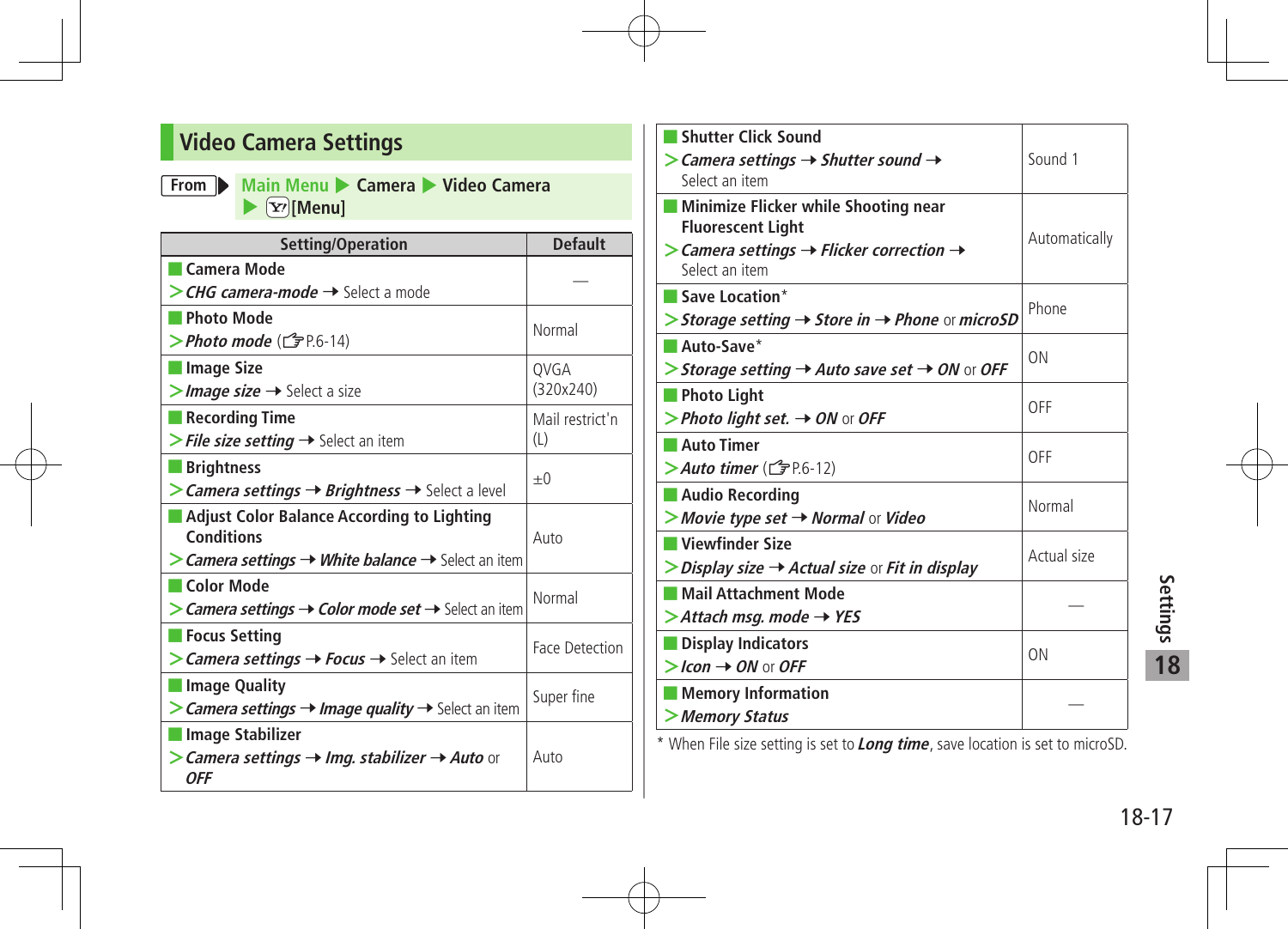### Settings Mobile Widget (Japanese)

#### **From Main Menu Widget > Settings**

| Setting/Operation                                                                    | <b>Default</b> |
|--------------------------------------------------------------------------------------|----------------|
| <b>Auto Update</b><br>> Auto Refresh $\rightarrow$ Select an item                    | 8 hours        |
| <b>Auto Roaming</b><br>$>$ Auto Roaming $\rightarrow$ ON or OFF                      | OFF            |
| <b>Show/Hide Confirmation when Roaming</b><br>Ahroad                                 | ON             |
| $>$ Roaming Notification $\rightarrow$ ON or OFF<br><b>Cookies Sending/Receiving</b> |                |
| $\triangleright$ Cookies $\rightarrow$ ON or OFF                                     | ON             |
| Delete Cookies<br>$\gt$ Delete Cookies $\rightarrow$ YES                             |                |
| <b>Pointer Speed</b><br>> <i>Pointer Speed</i> → Select a speed                      | Medium Speed   |

### **Settings S! Quick News (Japanese)**

**From Main Menu Mews/Entertainment** 4 **S! Quick News** 4 **Settings**

| Setting/Operation                                                                                     | <b>Default</b>   |  |
|-------------------------------------------------------------------------------------------------------|------------------|--|
| Auto Update Quick News <sup>12</sup>                                                                  | 1 hour           |  |
| > Auto Refresh $\rightarrow$ S! Quick News $\rightarrow$ Select an item                               |                  |  |
| Auto Update General News (Once a day)                                                                 | ON <sup>12</sup> |  |
| $>$ Auto Refresh $\rightarrow$ General $\rightarrow$ ON or OFF                                        |                  |  |
| Auto Update Special News (Every four hours) <sup>12</sup>                                             | OFF              |  |
| > Auto Refresh $\rightarrow$ Special $\rightarrow$ ON or OFF                                          |                  |  |
| Delete All S! Quick News Information                                                                  |                  |  |
| > Del S! Quick News List → YES → Enter Phone<br>Password                                              |                  |  |
| Show/Hide Only Unread Items in Standby                                                                |                  |  |
| $>$ S! Quick News Settings $\rightarrow$ Unread/Read Setting<br>$\rightarrow$ Unread or Unread + Read | Unread + Read    |  |
| Marquee Speed                                                                                         |                  |  |
| $>$ S! Quick News Settings $\rightarrow$ Display Speed $\rightarrow$                                  | Normal           |  |
| Select a speed                                                                                        |                  |  |
| <b>Image Download</b>                                                                                 | OFF              |  |
| $>$ Image Display $\rightarrow$ ON or OFF                                                             |                  |  |

<sup>1</sup> If calls are in progress at update time, auto update does not occur until next update.

<sup>2</sup> Video Calls are rejected during auto update.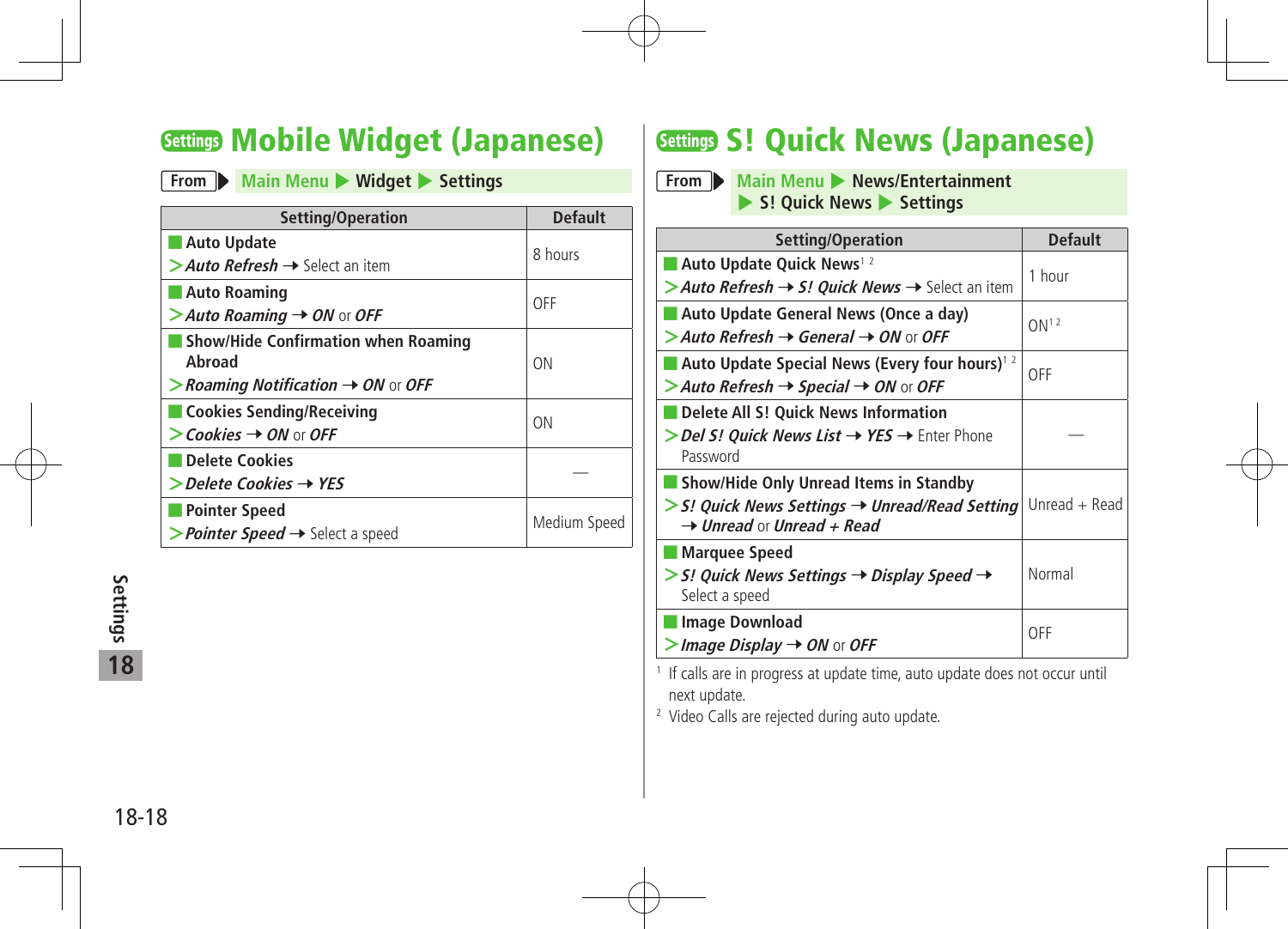### Settings Bluetooth®

#### **From Main Menu 14** Tools Bluetooth 4 **My Devices Settings**

| Setting/Operation                                                                                                                                                                 | <b>Default</b>            |
|-----------------------------------------------------------------------------------------------------------------------------------------------------------------------------------|---------------------------|
| <b>Authentication/Encryption Setting for Phone</b><br><b>Book Transfer</b><br>> Set Authentications $\rightarrow$ ON or OFF ( $\rightarrow$ For ON, ON<br>or $OFF$ )              | OFF/OFF                   |
| Password Entry for Sending All Phone Book<br><b>Entries</b><br>$\triangleright$ Session Number Setting $\rightarrow$ ON or OFF                                                    | OFF                       |
| Duration to Search for Bluetooth <sup>®</sup> Devices<br>> <i>Time-out to Search</i> → Enter duration (sec.)                                                                      | $05$ sec                  |
| Ringtone Output to Headset/Handsfree Device<br>> Forward Ring Tone $\rightarrow$ ON or OFF                                                                                        | 0 <sub>N</sub>            |
| End Calls when Bluetooth® Headset/Handsfree<br><b>Device Disconnects</b><br>$\triangleright$ Disconnection Settings $\rightarrow$ End the Call or<br><b>Continue on the Phone</b> | End the Call              |
| Dial from Handset (When Headset Device is<br>Connected)<br>$\triangleright$ Dial from Headset $\rightarrow$ Activate or Deactivate                                                | Activate                  |
| Always Use Handsfree Device to Make/Receive<br>Calls<br>> Handsfree Setting → Handsfree Mode                                                                                      | Private Mode <sup>1</sup> |
| <b>Bluetooth<sup>®</sup> Properties</b><br>$\geq$ Device Properties <sup>2</sup>                                                                                                  |                           |

- <sup>1</sup> In **Private Mode**, device that makes/answers call takes priority.
- <sup>2</sup> Device name, address, class and supported services appear. To change device name: **[20]**[Edit]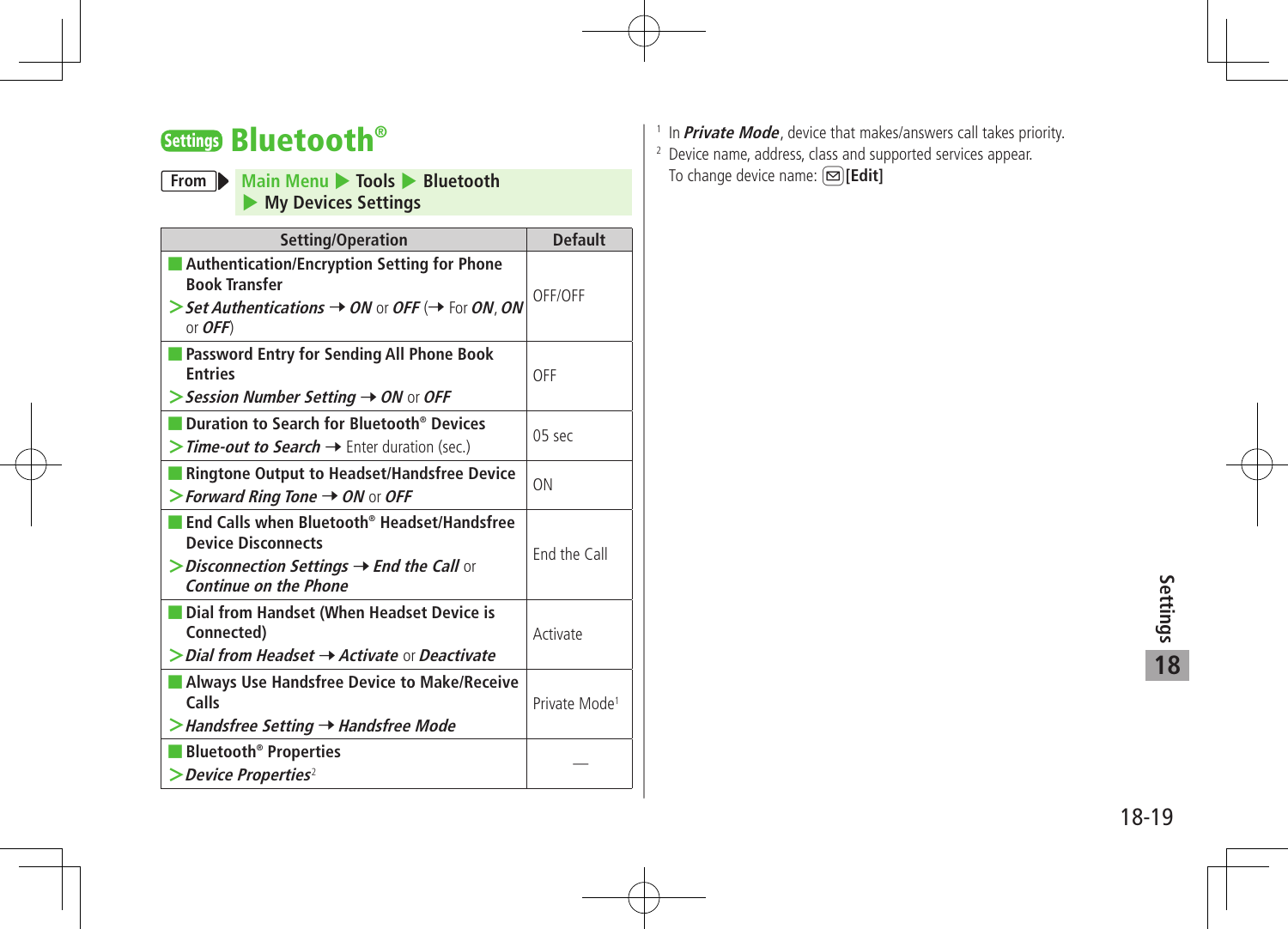### **Settings Messaging**

### **Universal Settings**

| From Main Menu Messaging Settings |
|-----------------------------------|
| Universal Settings                |

| Setting/Operation                                                                                                                                                                                            | <b>Default</b>                            |
|--------------------------------------------------------------------------------------------------------------------------------------------------------------------------------------------------------------|-------------------------------------------|
| Font Size <sup>1</sup><br>>Message Display → Font Size → Select a size                                                                                                                                       | Normal                                    |
| Scroll Unit in Text Entry/Preview Window<br>> Message Display $\rightarrow$ Scroll Unit $\rightarrow$ Select an item                                                                                         | Single Line                               |
| Quote Original Message in Reply<br>> <i>Quote Message</i> → Check items → $\boxed{\,\simeq\,}$ [Finish]                                                                                                      | SMS: OFF<br>S! Mail/<br>PC Mail: ON       |
| Attachment Size <sup>2</sup><br>$>$ Image Compression $\rightarrow$ Select a size or OFF                                                                                                                     | 500KB                                     |
| <b>Request Delivery Confirmation (Compatible</b><br>only with SoftBank handset numbers)<br>$\triangleright$ Delivery Report $\rightarrow$ ON or OFF                                                          | OFF                                       |
| <b>Anti-Spam Measures</b><br>$\gt$ Anti-Spam Measures $\rightarrow$ Report Spam $\rightarrow$<br>$\bigcirc$ [Edit] $\rightarrow$ Edit recipient address $\rightarrow \bigcirc$ [Finish]<br>$\rightarrow$ YFS | stop@meiwaku.<br>softbankmobile.<br>CO.ID |

| <b>Reset Anti-Spam Measures</b><br>$>$ Anti-Spam Measures $\rightarrow$ Report Spam $\rightarrow$<br>$\boxed{\Sigma'}$ [Menu] $\rightarrow$ <i>Reset Address</i> $\rightarrow$ $\boxed{\boxtimes}$ [Finish] $\rightarrow$<br>YFS |                 |
|----------------------------------------------------------------------------------------------------------------------------------------------------------------------------------------------------------------------------------|-----------------|
| <b>Auto Delete (For Sent/Unsent)</b><br>> Auto Delete $\rightarrow$ Auto Sent Msq Del $\rightarrow$ ON or OFF                                                                                                                    | ON              |
| Auto Delete (For Incoming Mail)<br>$>$ Auto Delete $\rightarrow$ Auto Received Msg Del $\rightarrow$<br>Select an item                                                                                                           | ON (All Msg)    |
| Show/Hide Incoming Mail Notification during<br><b>Handset Operations</b><br>$\triangleright$ Receiving Settings $\rightarrow$ Receiving Display $\rightarrow$<br>Alarm Preferred or Operation Preferred                          | Alarm Preferred |
| <b>Incoming Mail Display</b><br>$>$ Receiving Settings $\rightarrow$ Sender Display $\rightarrow$ ON or<br>0FF                                                                                                                   | <b>ON</b>       |
| <b>Outgoing Mail Notification</b><br>$\triangleright$ Sending Display $\rightarrow$ ON or OFF                                                                                                                                    | <b>ON</b>       |
| Auto Resend Unsent Messages<br>$\geq$ Auto Resend $\rightarrow$ ON or OFF                                                                                                                                                        | ON              |
|                                                                                                                                                                                                                                  |                 |

<sup>1</sup> Character size in SMS or S! Mail subject field does not change. Check preview to see actual size.

<sup>2</sup> JPEG files only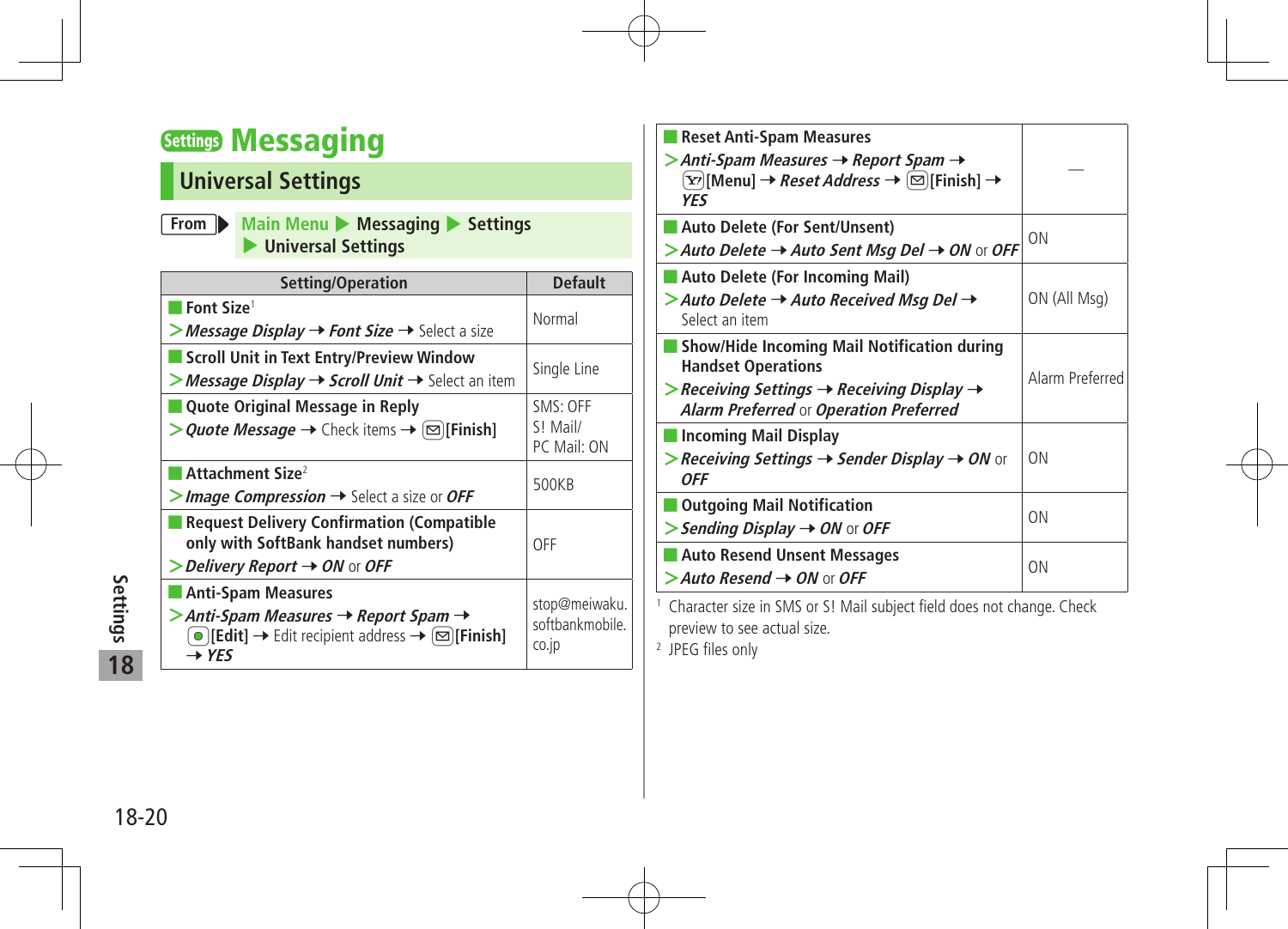### **S! Mail Settings**

#### **From Main Menu** 4 **Messaging** 4 **Settings** 4 **S! Mail Settings**

| Setting/Operation                                                                                                                                                                                                                                         | <b>Default</b>  |
|-----------------------------------------------------------------------------------------------------------------------------------------------------------------------------------------------------------------------------------------------------------|-----------------|
| Set Reply-to Address<br>> Sending Options $\rightarrow$ Set Reply-To $\rightarrow$ ON $\rightarrow$ Select $ _{\text{OFF}}$<br>reply-to address entry field → Select a reply-to address<br>or enter directly $\rightarrow \boxed{\infty}$ [Finish]        |                 |
| Auto Signature<br>$\triangleright$ Sending Options $\rightarrow$ Set Signature $\rightarrow$ ON,<br>ON When New or OFF ( $\rightarrow$ For ON or<br>ON When New, select signature entry field → Enter<br>signature $\rightarrow \boxed{\infty}$ [Finish]) | OFF             |
| Maximum Outgoing Message Size<br>> Sending Options $\rightarrow$ Create Msg. Size $\rightarrow$ 300KB<br>or $2MB$                                                                                                                                         | 2M <sub>R</sub> |
| Set Preference for Amount of Pictographs in<br>AutoArt<br>$\triangleright$ Sending Options $\rightarrow$ AutoArt Settings $\rightarrow$<br>Amount of Pictograph $\rightarrow$ Select an item                                                              | Standard        |
| Font Color Function (AutoArt)<br>> Sending Options $\rightarrow$ AutoArt Settings $\rightarrow$<br>Font Color $\rightarrow$ ON or OFF                                                                                                                     | OFF             |
| Font Size Function (AutoArt)<br>$\triangleright$ Sending Options $\rightarrow$ AutoArt Settings $\rightarrow$<br><b>Font Size <math>\rightarrow</math> ON or OFF</b>                                                                                      | OFF             |

| <b>Background Color Function (AutoArt)</b><br>$\triangleright$ Sending Options $\rightarrow$ AutoArt Settings $\rightarrow$<br><b>Background Color <math>\rightarrow</math> ON or OFF</b>                                                   | ON              |
|---------------------------------------------------------------------------------------------------------------------------------------------------------------------------------------------------------------------------------------------|-----------------|
| Maximum Incoming Message Size<br>> Incoming Options $\rightarrow$ Download Size Limit $\rightarrow$<br><b>300KB or 2MB</b>                                                                                                                  | 2M <sub>R</sub> |
| <b>Auto Retrieval</b><br>$>$ Incoming Options $\rightarrow$ Auto Retrieve Size $\rightarrow$<br>Select an item                                                                                                                              | Up to 1MB       |
| Limit Auto-retrieval by Message Type<br>> Incoming Options $\rightarrow$ Auto Retrieve for $\rightarrow$<br>Selected Messages $\rightarrow$ Address Stored in PB or<br><i>SoftBank Domain Only</i> <sup>1</sup> $\rightarrow \Box$ [Finish] | All Messages    |
| Auto-play Attached Music Files <sup>2</sup><br>> Incoming Options $\rightarrow$ Auto Sound Play $\rightarrow$ ON or<br>0FF                                                                                                                  | OFF             |

<sup>1</sup> Including messages received from Disney Mobile

<sup>2</sup> When multiple sound files are attached, the first file plays.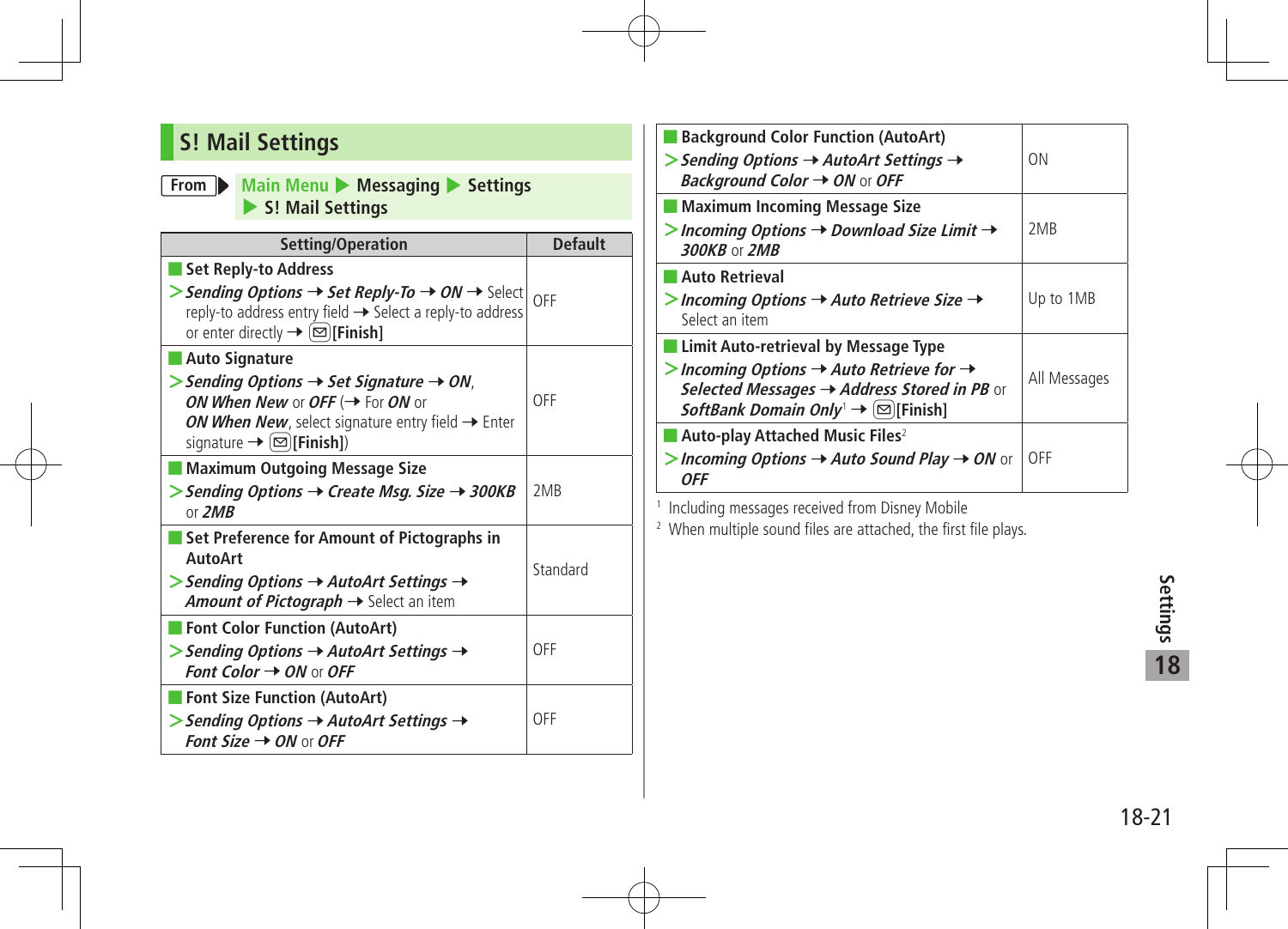### **PC Mail Settings**

#### **From** Main Menu Messaging Settings 4 **PC Mail Settings**

| Setting/Operation                                                                                                                                                                                        | <b>Default</b>                              |
|----------------------------------------------------------------------------------------------------------------------------------------------------------------------------------------------------------|---------------------------------------------|
| Auto-retrieve for New Messages<br>> Check New Mail $\rightarrow$ Auto Check $\rightarrow$ Select an<br>account ( $\left( \bullet \right)$ to toggle ON/OFF) $\rightarrow \left( \infty \right)$ [Finish] | $ON*$                                       |
| Set Auto-retrieve Interval/Condition<br>> Check New Mail $\rightarrow$ Check Interval $\rightarrow$ Select an<br>item                                                                                    | 2 hours                                     |
| Auto-retrieve (while Abroad)<br>> Check New Mail $\rightarrow$ Auto Check in Roaming $\rightarrow$<br>ON or OFF                                                                                          | OFF                                         |
| Disable Auto-retrieval between Set Time Period<br>$\triangleright$ Check New Mail $\rightarrow$ Inactivate Time $\rightarrow$ ON or<br>OFF ( $\rightarrow$ For ON, enter time)                           | ON (Start time:<br>22:00/End time:<br>06:00 |

\* Setting automatically turns**ON** once account is registered.

### **SMS Settings**

#### **From Main Menu D** Messaging D Settings 4 **SMS Settings**

| Setting/Operation                                                                                               | <b>Default</b>        |
|-----------------------------------------------------------------------------------------------------------------|-----------------------|
| Change SMS Center Number*                                                                                       |                       |
| >Message Center → O [Select] → Enter SMS<br>Center number $\rightarrow \boxed{\text{S}}$ [Finish]               | +819066519300         |
| Default Text Entry Language<br>> Set Input Character $\rightarrow$ Japanese (70 char.) or<br>English (160char.) | Japanese<br>(70char.) |

\* Do not change Message Center number unless instructed so by SoftBank. Changing Message Center number may disable SMS.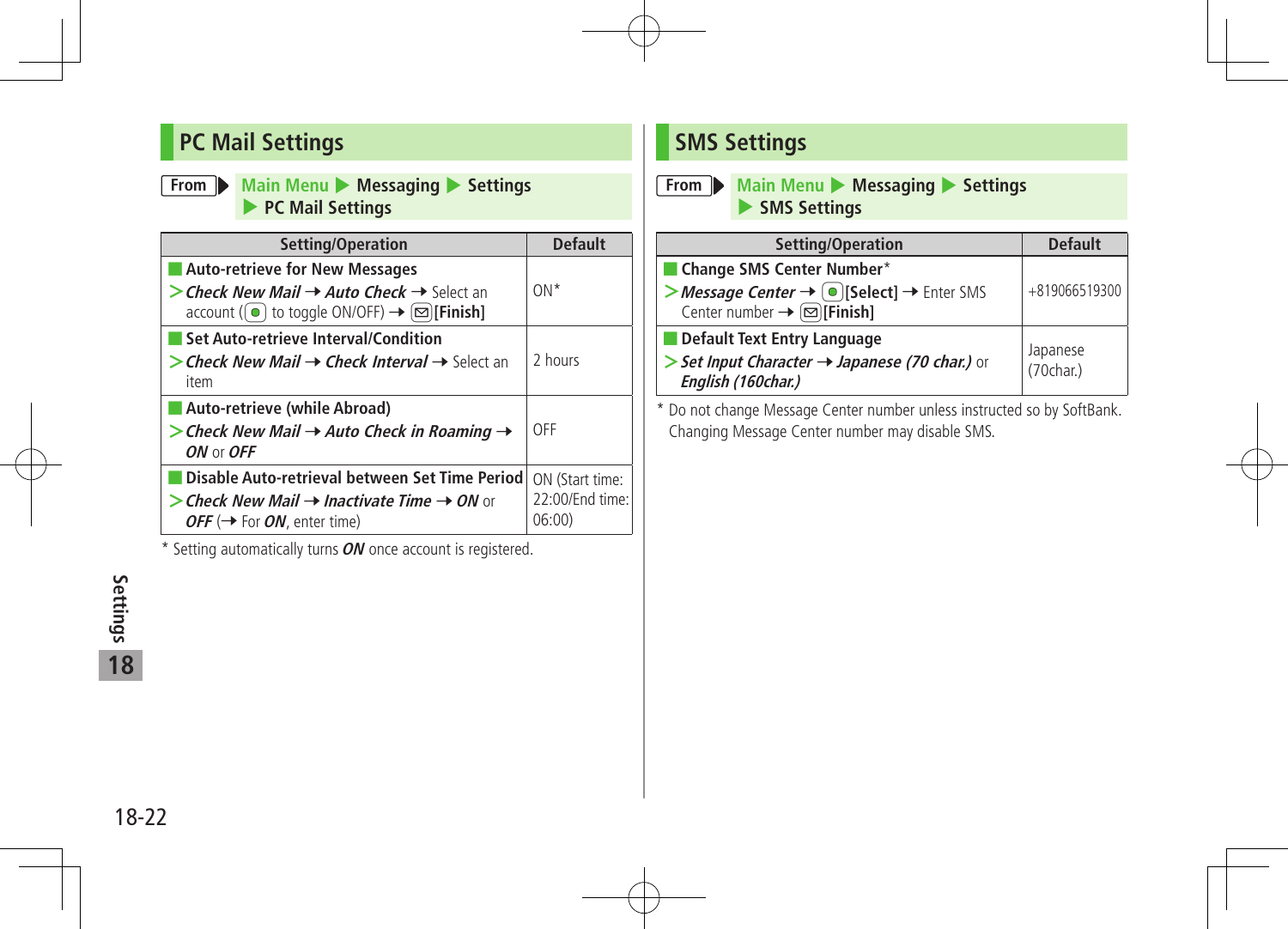### Settings Internet

#### **Browser Display Settings/Memory Manager**

#### **Yahoo! Keitai**

**From Main Menu** 4 **Yahoo!** 4 **Set Yahoo! Keitai**

#### **PC Site Browser**

**From Main Menu 2 Yahoo! 2 PC Site Browser** 4 **Set PC Site Browser**

#### **Direct Browser**

**From Main Menu > Yahoo! > Direct Browser** 4 **Set Direct Browser**

| Setting/Operation                                                 | <b>Default</b> |  |
|-------------------------------------------------------------------|----------------|--|
| <b>Font Size</b>                                                  | Normal         |  |
| > Font Size $\rightarrow$ Select a size                           |                |  |
| Scroll Unit                                                       | Single Line    |  |
| $\gt$ Scroll Unit $\rightarrow$ Select an item                    |                |  |
| Images On/Off                                                     | 0 <sub>N</sub> |  |
| $>$ Downloads $\rightarrow$ Display Image $\rightarrow$ ON or OFF |                |  |
| Sound On/Off                                                      | 0 <sub>N</sub> |  |
| > Downloads $\rightarrow$ Play Sounds $\rightarrow$ ON or OFF     |                |  |
| Change Pointer (Scroll) Speed <sup>1</sup>                        |                |  |
| > Pointer Speed $\rightarrow$ Select a speed                      | Medium Speed   |  |

| Show/Hide Warning Messages when Activating<br>PC Site Browser or Switching to Yahoo! Keitai <sup>2</sup><br><b>&gt;Warning Messages <math>\rightarrow</math> PC Site Browser</b> (when<br>activating) or <i>Yahoo! Keitai</i> (when switching) $\rightarrow$<br>ON or OFF | ΩN    |
|---------------------------------------------------------------------------------------------------------------------------------------------------------------------------------------------------------------------------------------------------------------------------|-------|
| Clear Cache<br>$>$ Memory Manager $\rightarrow$ Clear Cache $\rightarrow$ YES                                                                                                                                                                                             |       |
| Delete Cookies<br>$>$ Memory Manager $\rightarrow$ Delete Cookies $\rightarrow$ YES                                                                                                                                                                                       |       |
| Delete User ID or Password Entered when<br><b>Authentication is Required</b><br>$>$ Memory Manager $\rightarrow$ Delete Certificates $\rightarrow$ YES                                                                                                                    |       |
| ■ Set Data Storage Location to microSD Card <sup>3</sup><br>$\triangleright$ Save Settings $\rightarrow$ Phone or microSD                                                                                                                                                 | Phone |
| <sup>1</sup> PC Site Rrowser/Direct Rrowser only                                                                                                                                                                                                                          |       |

 PC Site Browser/Direct Browser only

<sup>2</sup> PC Site Browser only

<sup>3</sup> Yahoo! Keitai Browser only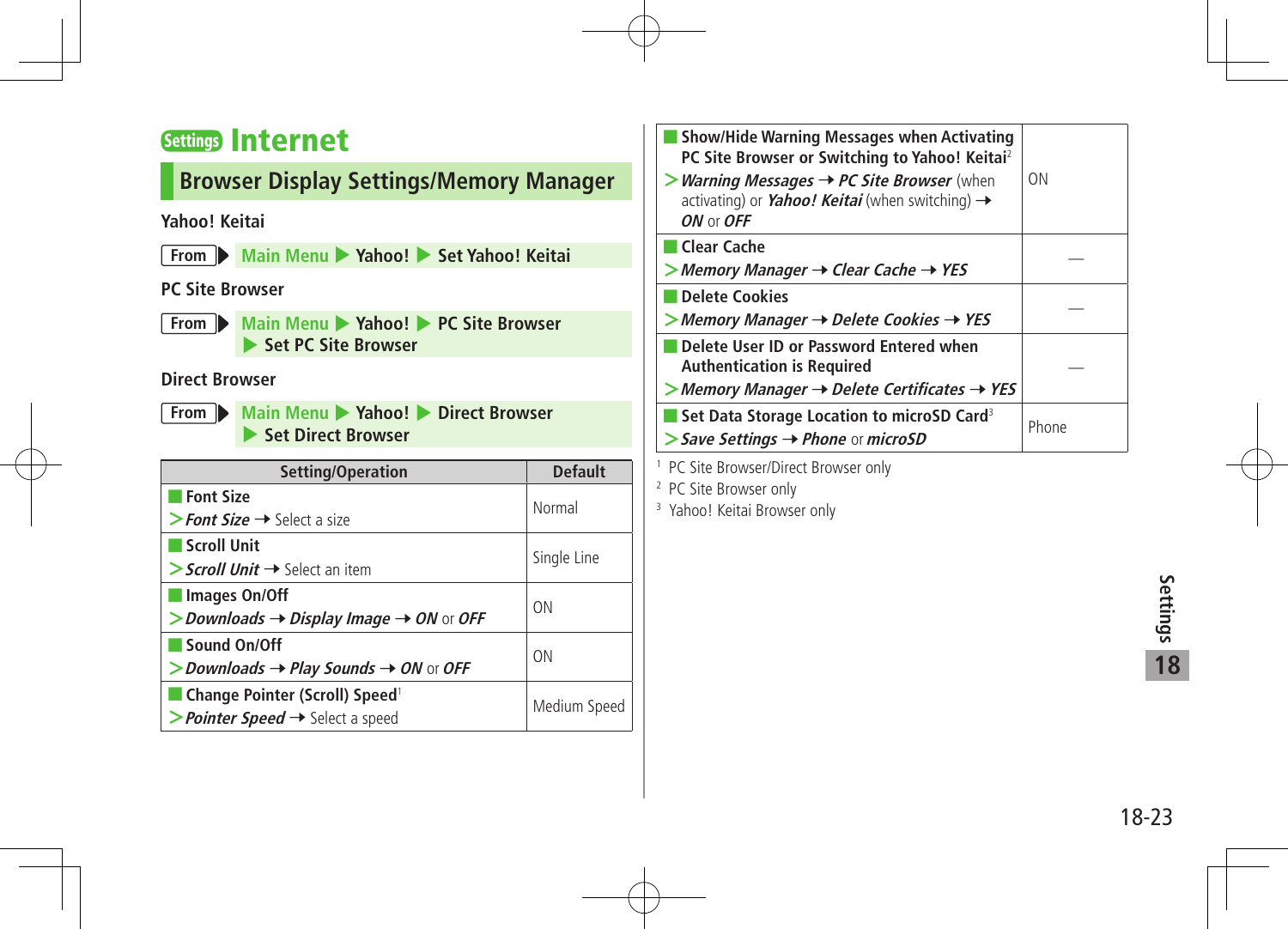### **Security Settings**

#### **Yahoo! Keitai**

**From** Main Menu > Yahoo! > Set Yahoo! Keitai 4 **Security**

#### **PC Site Browser**

**From Main Menu > Yahoo! PC Site Browser ► Set PC Site Browser ▶ Security** 

#### **Direct Browser**

**From Main Menu > Yahoo! > Direct Browser ► Set Direct Browser ▶ Security** 

| Setting/Operation                                                                 | <b>Default</b> |  |
|-----------------------------------------------------------------------------------|----------------|--|
| Auto Send Manufacturer's Number (for<br>Authentication) <sup>1</sup>              | ON             |  |
| $>$ Manufacture Number $\rightarrow$ ON or OFF                                    |                |  |
| <b>Referer Information</b>                                                        | ON             |  |
| $>$ Send Referer $\rightarrow$ ON or OFF                                          |                |  |
| Cookie Storage                                                                    | ON             |  |
| $\gt$ Cookies $\rightarrow$ Select an item                                        |                |  |
| Script Execution in PC Site/Direct Browser <sup>2</sup>                           | ON             |  |
| $\triangleright$ Script $\rightarrow$ Select an item                              |                |  |
| View Server Certificates Issued by Certificate<br><b>Authorities</b>              |                |  |
| $\triangleright$ <b>Root Certificates <math>\rightarrow</math></b> Select an item |                |  |

| <b>Example 1 Authentication Information</b><br>> Certificate Retention $\rightarrow$ Select an item | Keep While<br>Browsing |
|-----------------------------------------------------------------------------------------------------|------------------------|
| <b>Show/Hide Confirmation when Connecting to</b><br><b>Secure Site</b>                              | 0 <sub>N</sub>         |
| Secure Prompt $\rightarrow$ ON or OFF                                                               |                        |

<sup>1</sup> Yahoo! Keitai Browser/PC Site Browser only

<sup>2</sup> PC Site Browser/Direct Browser only

| <b>Reset</b>                                                                                      |                                                                                                  |                |  |  |
|---------------------------------------------------------------------------------------------------|--------------------------------------------------------------------------------------------------|----------------|--|--|
| Yahoo! Keitai                                                                                     |                                                                                                  |                |  |  |
|                                                                                                   | From Main Menu Yahoo! Reset                                                                      |                |  |  |
| <b>PC Site Browser</b>                                                                            |                                                                                                  |                |  |  |
|                                                                                                   | From Main Menu > Yahoo! > PC Site Browser<br>Reset                                               |                |  |  |
| <b>Direct Browser</b>                                                                             |                                                                                                  |                |  |  |
|                                                                                                   | From Main Menu > Yahoo! > Direct Browser > Reset                                                 |                |  |  |
|                                                                                                   | Setting/Operation                                                                                | <b>Default</b> |  |  |
| Reset Browser Settings<br>> Restore Defaults $\rightarrow$ YES $\rightarrow$ Enter Phone Password |                                                                                                  |                |  |  |
|                                                                                                   | <b>Initialize Browser</b><br>$>$ Initialized Browser $\rightarrow$ YES $\rightarrow$ Enter Phone |                |  |  |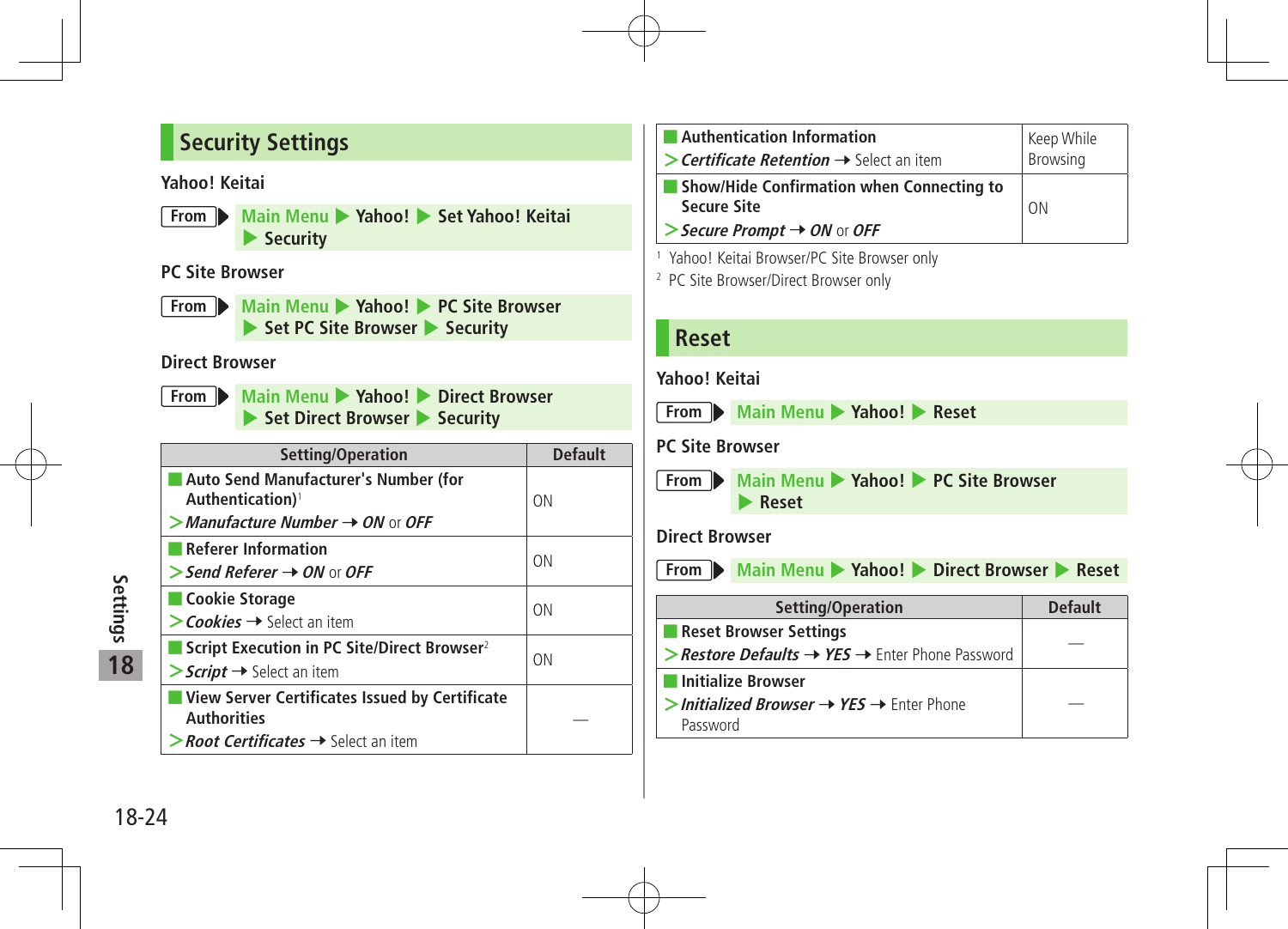### Settings S! Appli

|  |  |  |  | From Main Menu > S! Appli > S! Appli Settings |
|--|--|--|--|-----------------------------------------------|
|--|--|--|--|-----------------------------------------------|

| Setting/Operation                                                                          | <b>Default</b>                         |
|--------------------------------------------------------------------------------------------|----------------------------------------|
| <b>Volume</b><br>$\rightarrow$ <i>Volume</i> $\rightarrow$ [0] to adjust volume            | Level 4                                |
| <b>Backlight On/Off</b><br>$\triangleright$ Display Backlight $\rightarrow$ Select an item | Follow General<br>Setting <sup>2</sup> |
| <b>Vibration</b><br>$>$ Vibration $\rightarrow$ ON or OFF                                  | ON                                     |
| Update S! Appli Information on microSD Card<br>from Another Handset<br>Synchronize microSD |                                        |

- 1 Backlight does not go out completely when S! Appli is active.
- <sup>2</sup> Back Light Time setting (<del>了</del>P.18-5) applies.

### Settings Osaifu-Keitai®

**From Main Menu** 4 **Tools** 4 **Osaifu-Keitai**  4 **IC Card Settings**

| Setting/Operation                                                    | <b>Default</b> |
|----------------------------------------------------------------------|----------------|
| View IC Card Status                                                  |                |
| $>$ IC Card Status                                                   |                |
| Set Handset Response to Commands from                                |                |
| <b>Reader/Writer</b>                                                 | All ON         |
| >Interface Settings $\rightarrow$ Enter Phone Password $\rightarrow$ |                |
| Select an item $\rightarrow$ ON or OFF                               |                |

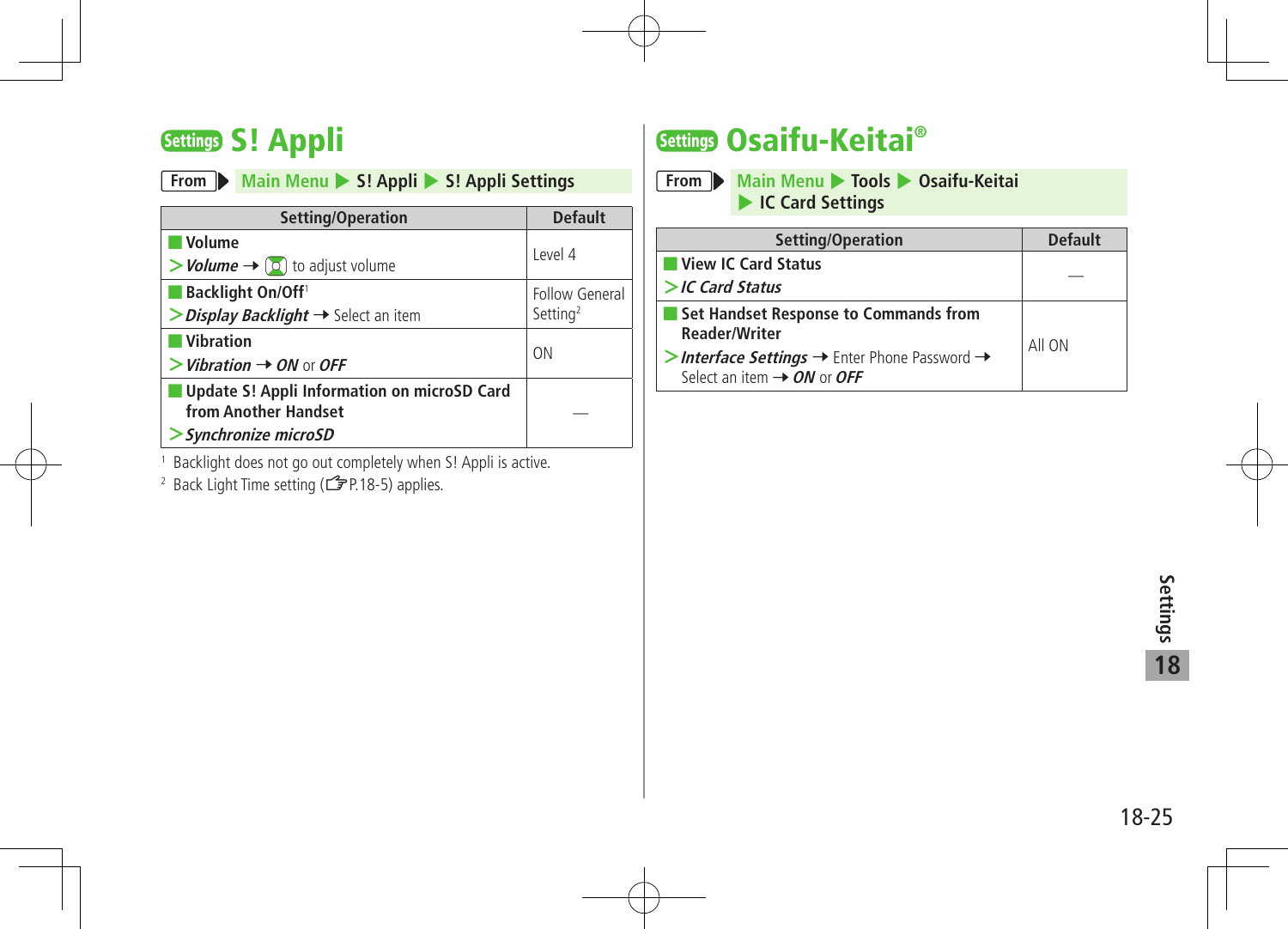### Settings S! GPS Navi Settings

#### **From Main Menu 1** Tools **4** S! GPS Navi 4 **NAVI Settings**

| Setting/Operation                                                                                                                                                                                                                                                                                                                                                           | <b>Default</b>     |
|-----------------------------------------------------------------------------------------------------------------------------------------------------------------------------------------------------------------------------------------------------------------------------------------------------------------------------------------------------------------------------|--------------------|
| <b>Select Navi Appli to Activate</b><br>> Select Navi Appli → Select a Navi Appli                                                                                                                                                                                                                                                                                           | <b>NAVITIME</b>    |
| <b>Save Current Map URL</b><br>> Map URL Settings → Highlight <not recorded=""><br/><math>\rightarrow \Box</math> [Edit] <math>\rightarrow</math> <i>URL Name</i> <math>\rightarrow</math> Enter a name <math>\rightarrow</math><br/>Map URL <math>\rightarrow</math> Enter a URL ("http://" or "https://") <math>\rightarrow</math><br/><math>\infty</math> [Finish]</not> |                    |
| <b>Select Map URL</b><br><b>Map URL Settings <math>\rightarrow</math></b> Select a name                                                                                                                                                                                                                                                                                     | <b>NAVITIME</b>    |
| Edit/Delete Map URL*<br>> Map URL Settings $→$ Highlight a name $→$<br>$\boxed{\mathbf{Y}}$ [Menu] $\rightarrow$ <i>Edit</i> or <i>Delete</i>                                                                                                                                                                                                                               |                    |
| <b>Positioning Lock On/Off</b><br><b>&gt; Positioning Lock <math>\rightarrow</math> Enter Phone Password <math>\rightarrow</math> ON</b><br>or $OFF$                                                                                                                                                                                                                        | OFF                |
| <b>Show/Hide Confirmation when Sending</b><br><b>Location Information</b><br>> Send Location Info $\rightarrow$ Enter Phone Password $\rightarrow$<br><b>Send with Check</b> (Show confirmation every time) or<br><b>Send without Check</b> (Send location information<br>without showing confirmation)                                                                     | Send with<br>Check |

| <b>Show/Hide Notification of Incoming Location</b><br><b>Provision Request</b><br>> <b>Notification Setting <math>\rightarrow</math></b> Enter Phone Password $\rightarrow$<br>$ON$ or $OFF$                 | 0 <sub>N</sub>                                                                                       |
|--------------------------------------------------------------------------------------------------------------------------------------------------------------------------------------------------------------|------------------------------------------------------------------------------------------------------|
| Set Positioning Ringtone/Vibrator/Ringtone<br><b>Duration</b><br>$\triangleright$ Recv Location Request $\rightarrow$ Ringtone,<br>Vibration Alert or Ringtone Duration $\rightarrow$<br>Set individual item | Ringtone:<br>Pattern 2<br><b>Vibrator Alert:</b><br>Pattern 1<br>Ringtone<br>Duration:<br>05 seconds |

\* Pre-installed NAVITIME cannot be edited or deleted.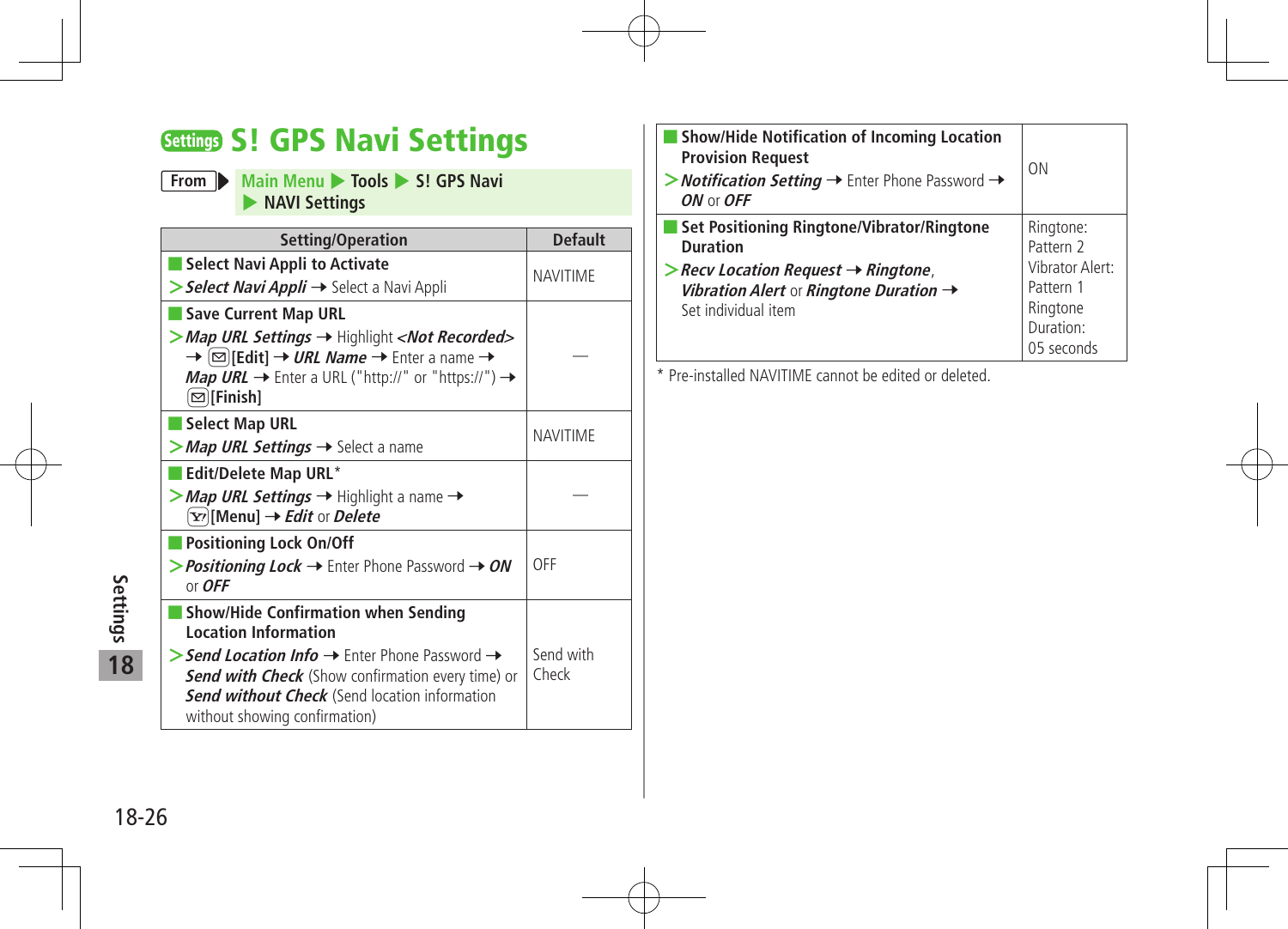### Default Settings

#### **Default settings vary by handset color as below.**

For operations, refer to respective setting sections.

| <b>Setting</b>                            |                                    |            | White        | <b>Black</b>    | <b>Pompadour Pink</b> | Gold     |
|-------------------------------------------|------------------------------------|------------|--------------|-----------------|-----------------------|----------|
| <b>Notification</b>                       |                                    | Voice Call | A-Signal     | <b>B-Signal</b> | C-Signal              | D-Signal |
| Light<br>$\mathcal{L}$ P.18-10)           | Incoming                           | Video Call | A-Signal     | <b>B-Signal</b> | C-Signal              | D-Signal |
|                                           |                                    | Message    | A-Rhythm     | B-Rhythm        | C-Rhythm              | D-Rhythm |
| <b>Display Settings</b><br>(子P.18-3 to 7) | Stand-by Display (Normal Position) |            | White 1      | Black 1         | Pink 1                | Gold 1   |
|                                           | Stand-by Display (Viewer Position) |            | White 2      | Black 2         | Pink 2                | Gold 2   |
|                                           | Outgoing Image (Call/Message)      |            | White        | <b>Black</b>    | White                 | Gold     |
|                                           | Incoming Image (Call/Message)      |            | White        | <b>Black</b>    | White                 | Gold     |
|                                           | Menu Icons                         |            | White        | Black           | Pink                  | Gold     |
| Color Scheme                              |                                    | White      | <b>Black</b> | Pink            | Gold                  |          |